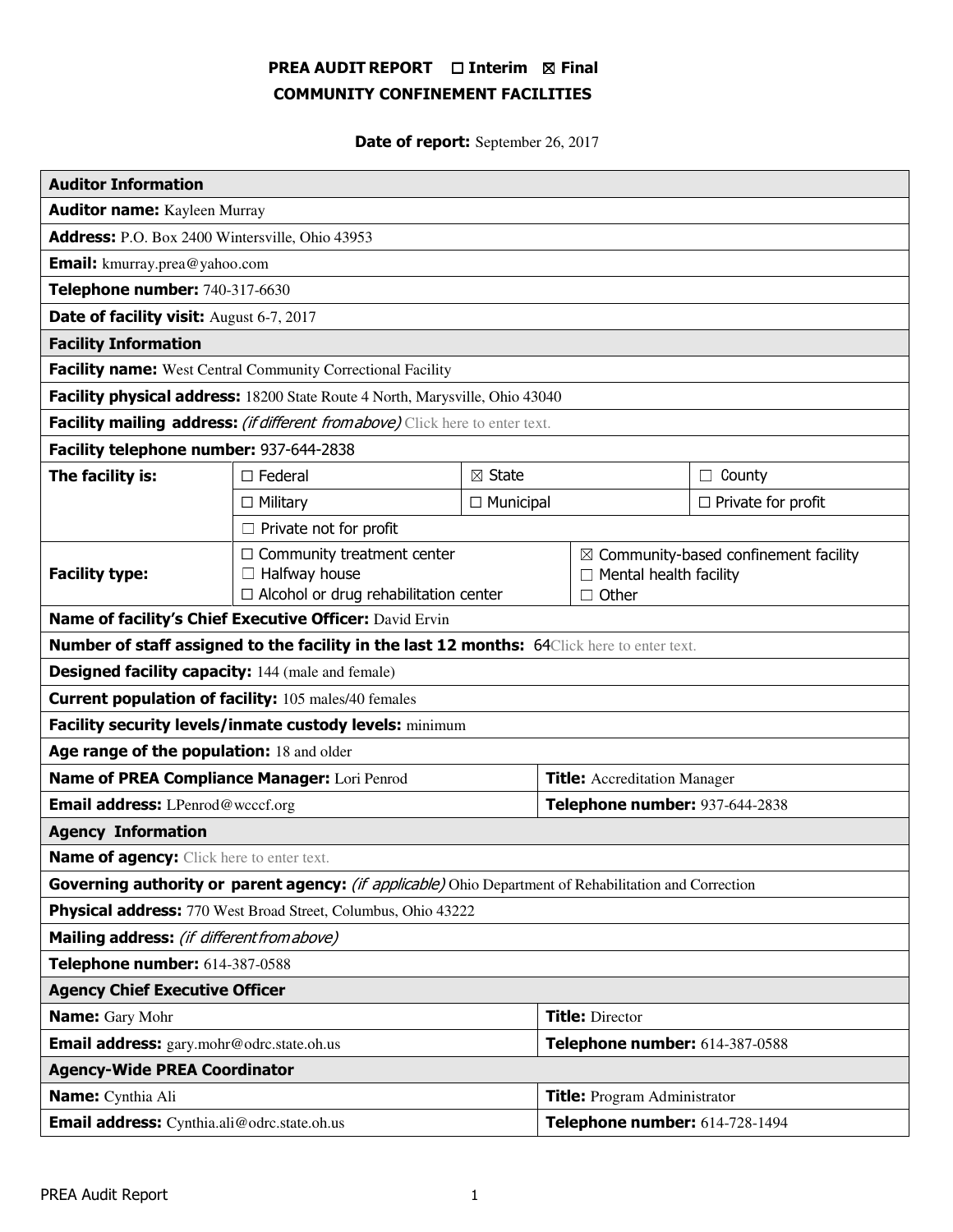#### AUDIT FINDINGS

# NARRATIVE

The PREA audit for West Central Community Based Correctional Facility was conducted on August 6-7, 2017 in Marysville, Ohio. West Central opened in October of 1999 and continues to provide a secure treatment environment for male and female felony offenders. The facility provided the auditor with an email that contained relevant documentation to indicate compliance with the PREA standards. The pre-audit questionnaire, a list of community partners and their phone numbers, floor plans, and MOU's were included in the documentation. The auditor had ample time to review the documentation before the onsite audit.

During the audit the auditor toured the facility and conducted formal staff and resident interviews. During the tour it was noted that multiple PREA audit notices were posted in both resident and staff areas including the main entrance where visitors to the facility could also see the notices. The notices included the name and address (mailing and email) of the auditor and the date in which the notice was posted. The auditor received no contact from residents or staff prior to the audit. Also posted were notices as to how anyone could report a PREA allegation. The notices included the names and numbers of internal and external agencies they can make an anonymous report, and that anyone can report a PREA allegation to any staff member at any time verbally or in writing.

Ten male residents from the three housing units were interviewed including one resident that requested to speak with the auditor. Three female residents were also interviewed. Residents were asked about their experience with PREA education, allegation reporting, communication with staff, safety, restrooms, knock and announcements, grievance procedures, pat downs, PREA brochures/postings, and the zero tolerance policy. The resident who requested to speak with the auditor wanted information about a prior PREA allegation he made at another facility. That allegation was fully investigated and he had written documentation of the allegation outcome.

The auditor also interviewed specialized staff. This staff includes the Executive Director, PREA Coordinator, Resident Monitor Coordinator, Lead Counselor, Investigators, Facility Coordinator, Staff Nurse, Court Services Coordinator, Human Resource personnel, and Emotional Support personnel. The auditor reviewed Union County Memorial Hospital's website for information on their SANE program. The auditor was able to verify services through the organization's website. The facility does have a MOU with the Union County Prosecutor's Office Victims of Crime Assistance Program to provide emotional supportive services; however, can only provide residents with the agency's contact information due to the limits placed on the agency by PREA standard 115.221 D. The facility will use staff trained emotional support personnel to accompany and support the victim through the forensic medical examination process and investigatory interviews. Random staff were questioned about PREA training, how to report, to whom to report, filing reports, investigations, conducting interviews, follow-up and monitoring retaliation, first responder duties, and the facility's coordinated response plan.

The facility management staff met with the auditor prior to the commencement of the audit. After a brief opening with agency staff, the auditor toured the facility. The tour consisted of examining all housing units, dorms, bathrooms, group areas, operations posts, recreation yards, utility areas, kitchen, and maintenance areas. A review of employee files, training records, PREA acknowledgments, PREA forms, and data logs was also completed. The auditor gave a closeout and shared some the immediate findings.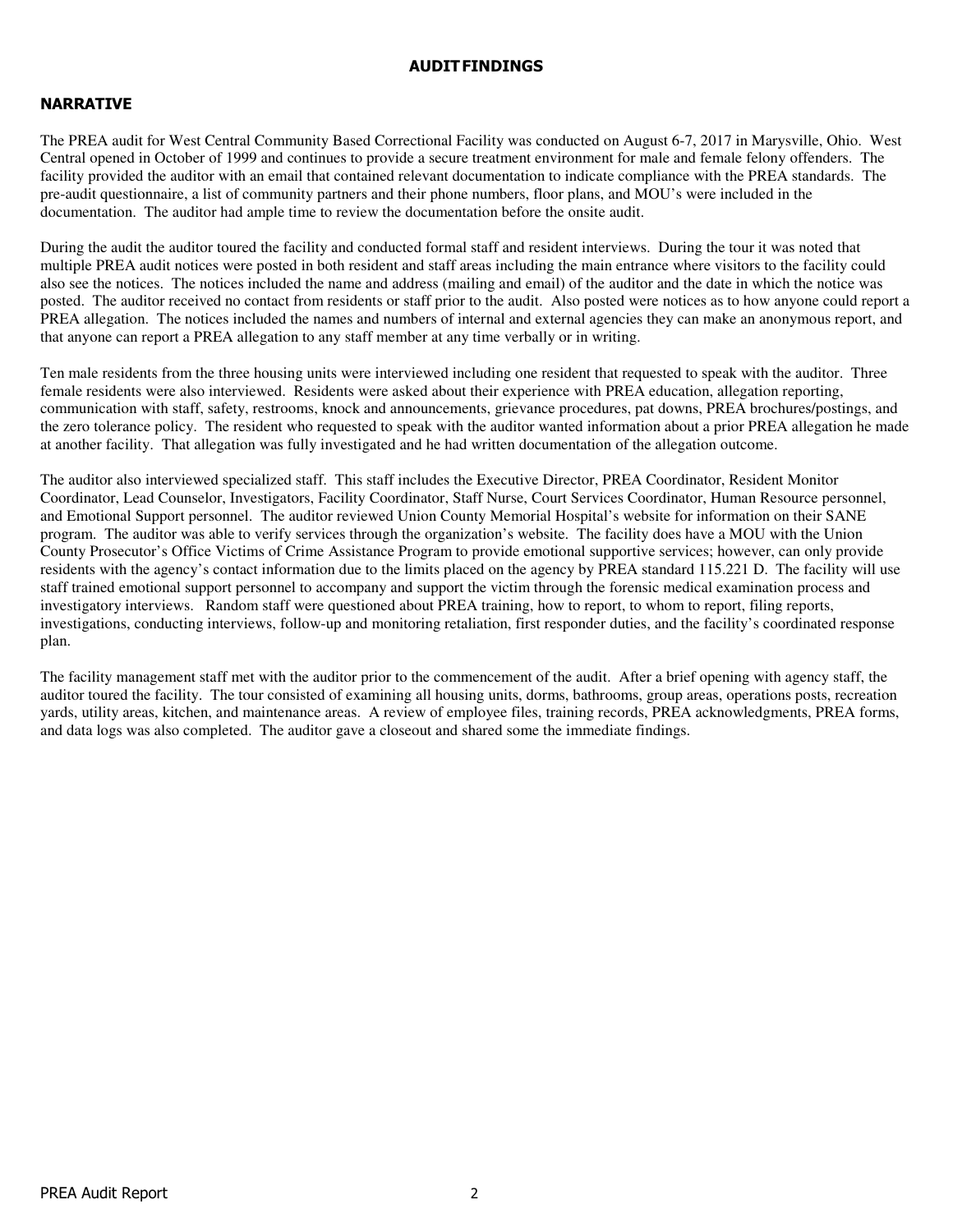# DESCRIPTION OF FACILITY CHARACTERISTICS

The West Central Community Correctional Facility is located in Marysville, Ohio and serves adult male and female felony offenders. The facility consist of two separate wings in one building, one wing for male residents and one wing for females. The male offender wing can house 105 male residents and the female wing can house 45. In order to access the secure perimeter of the facility one must report to the main entrance, sign in and sign a zero tolerance policy acknowledgement. Residents will enter at the intake entrance for their respective genders and receive a pat down or a strip search. The male intake area contains male clinic area, staff offices and two holding cells. Residents entering the facility will go into the holding cell until it is time for them to leave the building or reenter the facility. All residents reentering the facility will receive a strip search. The intake area in the female wing has a holding cell (with bathroom) and a segregation cell (without bathroom). The holding cell and segregation cell in the female wing have cameras inside the rooms. Female only staff work the control booth in the female wing and have the only access to these cameras. Each wing has its own visitation room and clinic.

The male wing consist of a large family room area that is divided into three sections. The dorms and a bathroom are located on either side of the family room which each side consisting of one large and one small dorm. The resident laundry room is just off the family room and has a bank of windows that view out into the family room as well as being monitored by security cameras. In the middle section of the family room, there is a Control Center that looks over the whole area. Resident Monitoring staff operating the main control post have access to all the cameras and door control panel. There are four cameras in the family room area and one camera near the entrance of each bathroom. At the rear of the family room is the facility's dining room and kitchen. The kitchen area utilizes cameras and security mirrors to cover the many blocked line of site views. The walk-in freezers and coolers have windows in the doors as well as the pantry. There is no camera in the pantry however; the door is locked when not in use. There is a sally port area in the back of the kitchen for receiving products. The doors can be unlocked by key or by the main control post. There are cameras that cover the outside dock area. Inside the dining room, there are three cameras. The wall that faces the family room is made totally of glass as well as the wall that looks out on to the outdoor seating area. The male outdoor recreation yard is secured by a 10ft fence. Residents have scheduled rec time and are monitored by staff. Above the kitchen and dining area is a mezzanine level that houses a library. Residents must submit a request to use this area and it is monitored by three cameras. The library can also be used for various groups and classes.

The facility has two male housing units. The male housing units are located at either end of the family room and each has its own bathroom. Resident are to use the bathroom that is in their respective housing unit. There are cameras in the dorms with a same sex viewing policy in place. The dorm views in the main control post are live views only. Residents that have been designated as vulnerable would be placed in a dorm and bed that is easily visible to camera coverage or Resident Monitor staff. The two bathrooms in male are set up the same. The bathrooms have open doorways (a camera covers the entryway), three urinals with partitions, two toilet stalls without doors, and seven single use shower stalls. Curtains that have clear tops and bottoms cover the showers.

The females are housed in a separate wing of the facility. Staff operating the main control post must unlock the door for entrance into this side of the facility. The housing unit in the female wing has one large family room and two dorm areas. The resident laundry room is off of the family room and has a bank of windows that view into the family room. Inside the laundry room is a supply closet that has a camera inside. The family room area has computers, a quiet study desk, and exercise equipment. The female recreation yard is surrounded by a 10ft fence and residents must be monitored by staff. The dining area M/P room has a window and camera surveillance and food that is prepared in the male facility is brought to the female facility by staff.

The housing unit in the female wing has two dorms. The dorm areas have cameras with plans on adding more. The cameras in the dorm areas are only viewable to female staff working in the unit. The views from these dorm cameras are live view only. The bathroom in the housing unit contains five toilet stalls without doors and five shower stalls that have curtains with clear top and bottoms.

The facility has put in place several strategies to prevent, detect, and respond to sexual abuse and sexual harassment. The facility has placed security mirrors in strategic places to minimize blind spot areas and West Central's electronic surveillance program includes 80 cameras placed throughout the facility (interior and exterior) that have the capability to record and playback up to 30 days. Some cameras are omnidirectional. Camera footage is viewed by Resident Monitor staff assigned to the main control post. Cameras that have views to sensitive areas cannot be seen by cross-gender staff and only have live views. These recordings are stored on a server with only administrative access. Resident Monitor staff are required to conduct four security checks per shift and circulations throughout the day. Identified blind spot areas have increased circulation.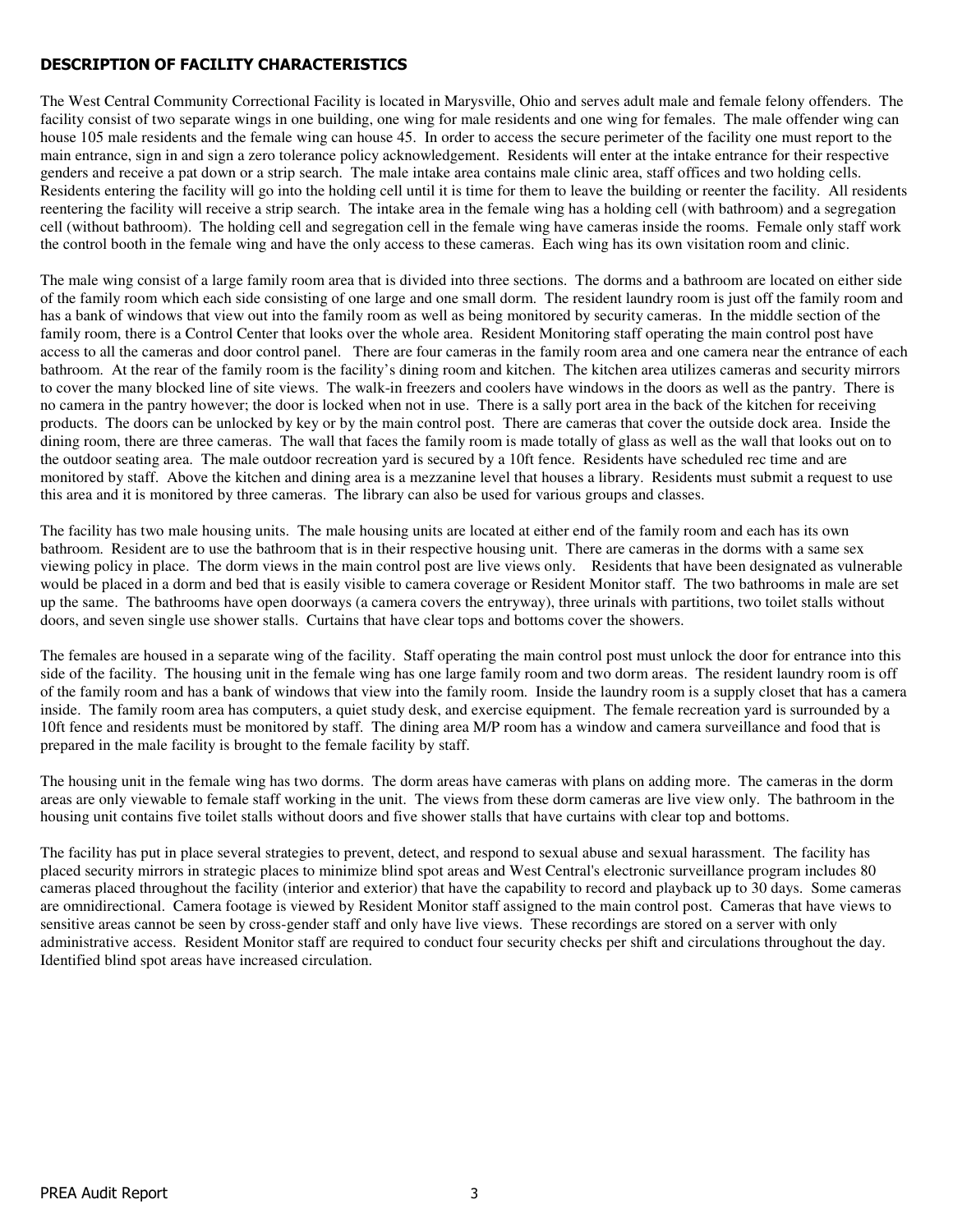# SUMMARY OF AUDIT FINDINGS

West Central Community Based Correctional Facility has had five (5) PREA allegations during the reporting period. The allegations were all administratively investigated. The facility has referred one allegation of staff sexual misconduct to the Union County's Sheriff's office for a criminal investigation. The office declined to pursue the investigation.

The staff of West Central indicated that they received formal PREA training during orientation training or as part of their annual training along with refresher training. Staff was able to specifically talk about their responsibilities as first responders, how they were to respond to any allegation reported to them or if they suspected incidents of sexual abuse/sexual harassment, how to communicate effectively with offenders who may be LGBTI, and impressed upon the auditor that their main duty was to keep everyone safe.

The offenders at West Central expressed that they have no doubt that the staff would keep them safe and would respond appropriately should an incident of sexual harassment/sexual abuse take place. The offenders were able to clearly recite the education they received concerning their rights under the PREA standards, and knew the location of PREA related postings. All offenders affirmed being screened at intake for risk of vulnerability or abusiveness and again by their counselor at a later date.

All MOU's documented the partnership between the facility and the contracting agency concerning services to be provided should there be a need. The auditor was able to review the Union County Memorial Hospital's website and confirmed the free services the agencies would provide to a victim of sexual abuse/assault.

Overall, the auditor was left with the impression that the leadership and staff of West Central have made implementing the PREA standards a priority and that they have received the necessary training and authority to detect, protect, and respond to any incident of sexual abuse/sexual harassment. The auditor review the final PREA audit report from the last cycle and noted how the facility has reviewed the corrective action plans and have implemented positive changes that go beyond basic requirements. Opportunities to increase the ability to protect and detect sexual abuse and sexual harassment are proactive in nature. Facility leadership has developed policies and practices that shows a commitment to the safety of residents, and provides the necessary support to implement all aspects of the PREA standards.

Number of standards exceeded: 0

Number of standards met: 39

Number of standards not met: 0

Number of standards not applicable: 3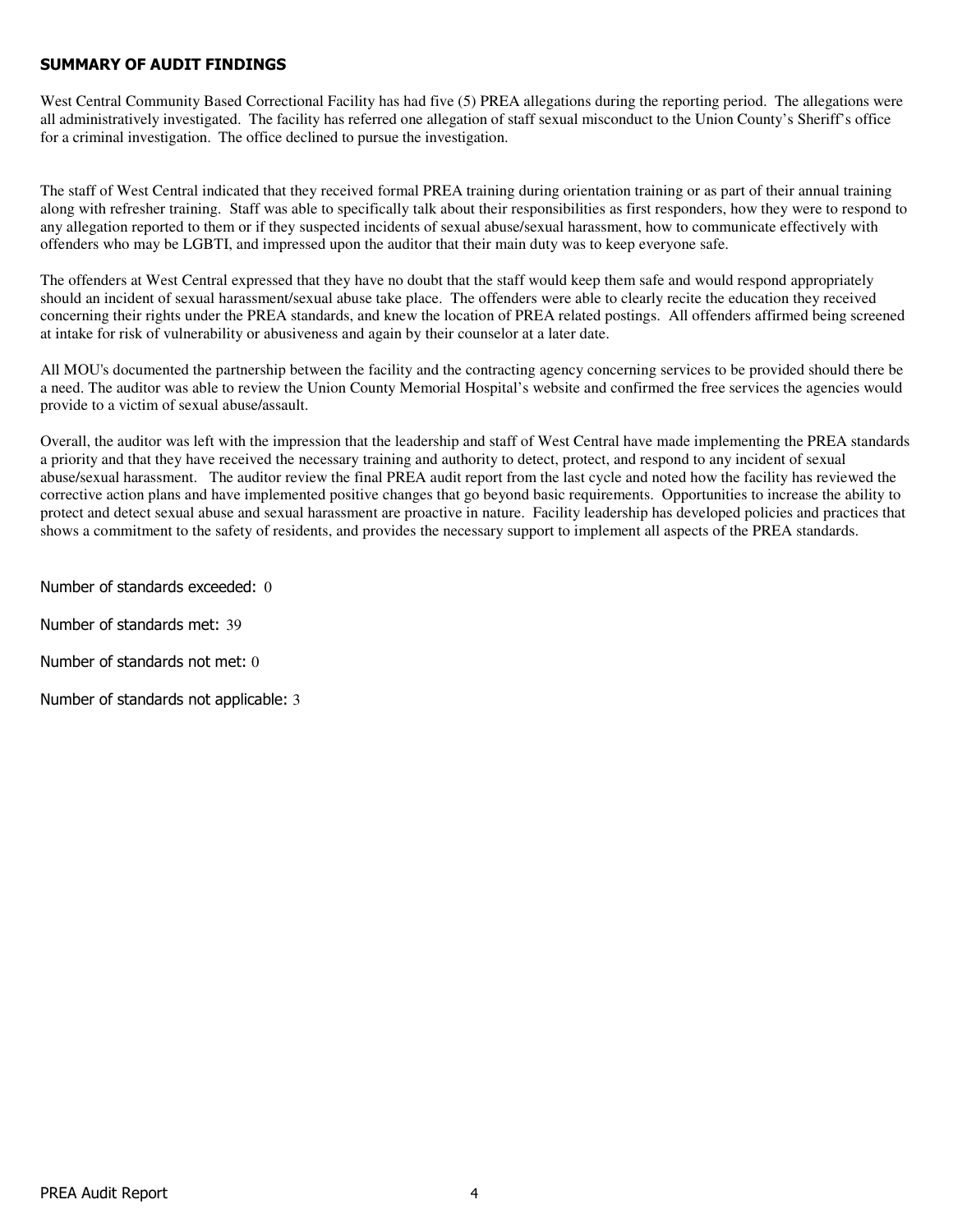# Standard 115.211 Zero tolerance of sexual abuse and sexual harassment; PREA Coordinator

- ☐ Exceeds Standard (substantially exceeds requirement of standard)
- $\boxtimes$  Meets Standard (substantial compliance; complies in all material ways with the standard for the relevant review period)
- ☐ Does Not Meet Standard (requires corrective action)

Auditor discussion, including the evidence relied upon in making the compliance or non-compliance determination, the auditor's analysis and reasoning, and the auditor's conclusions. This discussion must also include corrective action recommendations where the facility does not meet standard. These recommendations must be included in the Final Report, accompanied by information on specific corrective actions taken by the facility.

#### Click here to enter text.

The facility has an agency wide written policy mandating zero tolerance toward all forms of sexual abuse and sexual harassment. The policy includes how the facility will implement its approach to preventing, detecting, and responding to sexual abuse and sexual harassment; definitions of prohibited behavior; sanctions for those found to have participated in sexual abuse or sexual harassment; and appropriate strategies to reduce and prevent sexual abuse and sexual harassment of residents.

The agency PREA Coordinator is the agency's Accreditation Manager, and reports directly to the agency's Executive Director. During staff interviews, the PREA coordinator indicated that she has enough time and authority to develop, implement, and oversee the facility's efforts to comply with the PREA standards. The Executive Director agreed that the PREA Coordinator has great latitude toward implementing policy and procedure where PREA is concerned.

Review: Policy and Procedure Interview with PREA Coordinator Interview with Executive Director

# Standard 115.212 Contracting with other entities for the confinement of residents

- $\Box$  Exceeds Standard (substantially exceeds requirement of standard)
- $\Box$  Meets Standard (substantial compliance; complies in all material ways with the standard for the relevant review period)
- ☐ Does Not Meet Standard (requires corrective action)

Auditor discussion, including the evidence relied upon in making the compliance or non-compliance determination, the auditor's analysis and reasoning, and the auditor's conclusions. This discussion must also include corrective action recommendations where the facility does not meet standard. These recommendations must be included in the Final Report, accompanied by information on specific corrective actions taken by the facility.

N/A: The PREA Coordinator advises that the facility is not a public agency and does not contract with other facilities.

# Standard 115.213 Supervision and monitoring

- $\Box$  Exceeds Standard (substantially exceeds requirement of standard)
- $\boxtimes$  Meets Standard (substantial compliance; complies in all material ways with the standard for the relevant review period)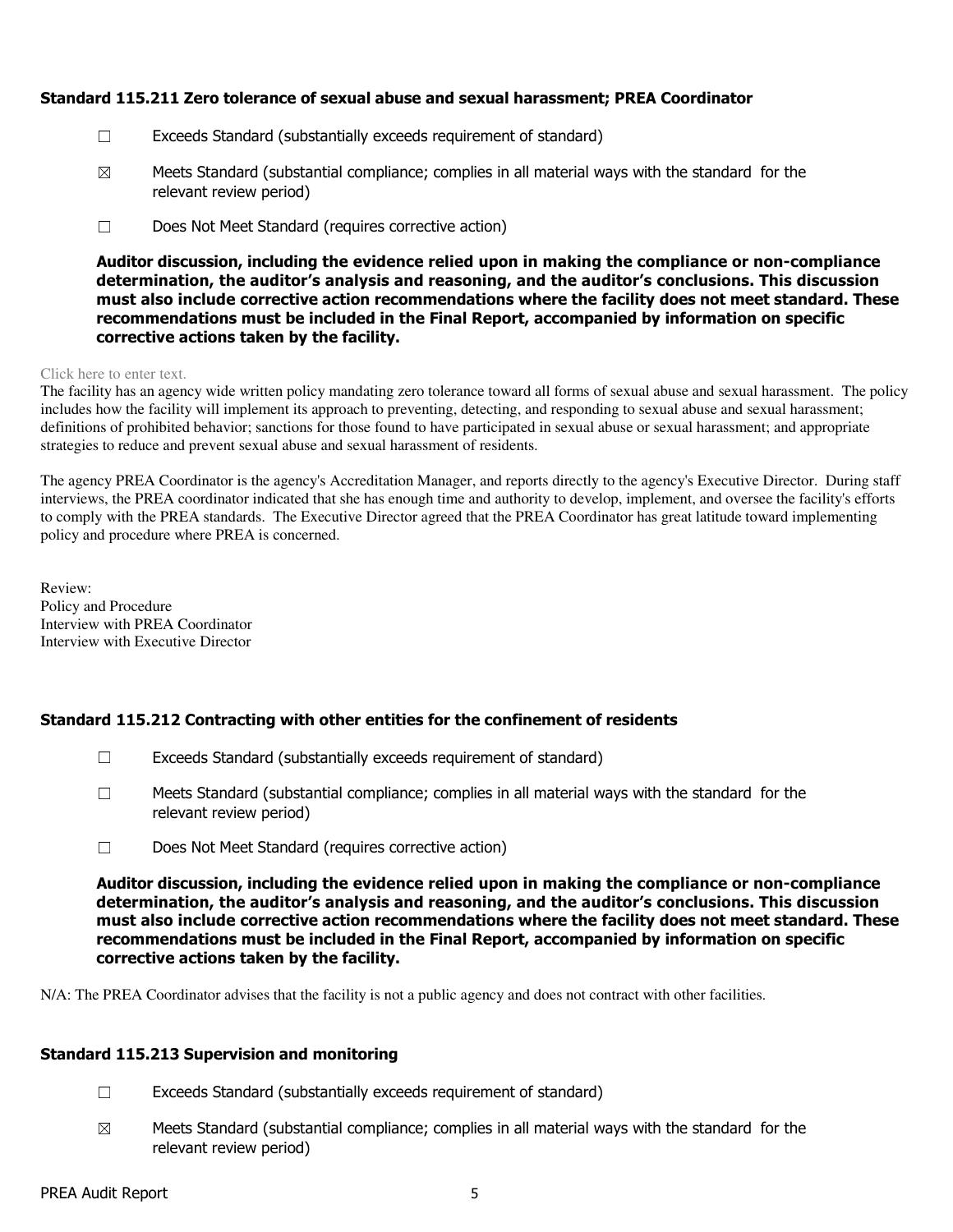☐ Does Not Meet Standard (requires corrective action)

### Auditor discussion, including the evidence relied upon in making the compliance or non-compliance determination, the auditor's analysis and reasoning, and the auditor's conclusions. This discussion must also include corrective action recommendations where the facility does not meet standard. These recommendations must be included in the Final Report, accompanied by information on specific corrective actions taken by the facility.

The facility has a staffing plan that provides for adequate levels of staffing, and where appropriate video monitoring to protect residents against sexual misconduct. The staffing plan takes into consideration the physical layout of the facility, types of residents housed at the facility, and the number of substantiated and unsubstantiated incidents. The facility management has considered all blind spot areas and developed an appropriate response to maintain the safety and security of the facility.

The staffing plan was developed with the agency PREA coordinator along with other facility leadership. The team reviews the previous plan and documents ways the facility can improve its methods of preventing and detecting any incidents of sexual abuse/sexual harassment. Staffing levels are continuously monitored and the facility has the ability to pull from either its male or female building if necessary to ensure appropriate coverage.

There have been no deviations to the staffing plan during this audit cycle. The facility has created a form to document the dates of any deviations, listed what the deviation was, and a justification for the deviation.

The auditor has reviewed the agency's written policy concerning what information is to be contained in the staffing plan and the number of staff members required to operate each shift. A review of floor plans, camera placement, and identified blind spot areas was conducted by the auditor prior to the audit and during the walk through. During interviews with facility staff, the auditor was informed how staff placement, security mirrors, required head counts and circulations, and video monitoring are used to ensure maximum safety and security. There is a policy requirement to have the staffing plan reviewed annually and updated if necessary.

Review: Policy and Procedure Facility tour Staffing plan Deviation Report Floor plans with camera placement/security mirrors Interview with PREA Coordinator Interview with Resident Monitor Supervisor Interview with Facility Coordinator Interview with Resident Monitor Coordinator

# Standard 115.215 Limits to cross-gender viewing and searches

- ☐ Exceeds Standard (substantially exceeds requirement of standard)
- $\boxtimes$  Meets Standard (substantial compliance; complies in all material ways with the standard for the relevant review period)
- ☐ Does Not Meet Standard (requires corrective action)

Auditor discussion, including the evidence relied upon in making the compliance or non-compliance determination, the auditor's analysis and reasoning, and the auditor's conclusions. This discussion must also include corrective action recommendations where the facility does not meet standard. These recommendations must be included in the Final Report, accompanied by information on specific corrective actions taken by the facility.

The facility does not conduct cross-gender strip, pat-down, or body cavity searches of residents except when performed by medical professionals. There is always a female staff member on duty, so no programming or other outside activities have been denied to female residents due to staffing. Pat-downs are completed near a camera view and supervisors will complete reviews in order to ensure proper professional searches are being conducted. All re-entries into the facility are stripe searched by the same sex staff member.

PREA Audit Report 6 The facility allows residents to shower, perform bodily functions, and dress in areas not viewable to staff. The male wing has two housing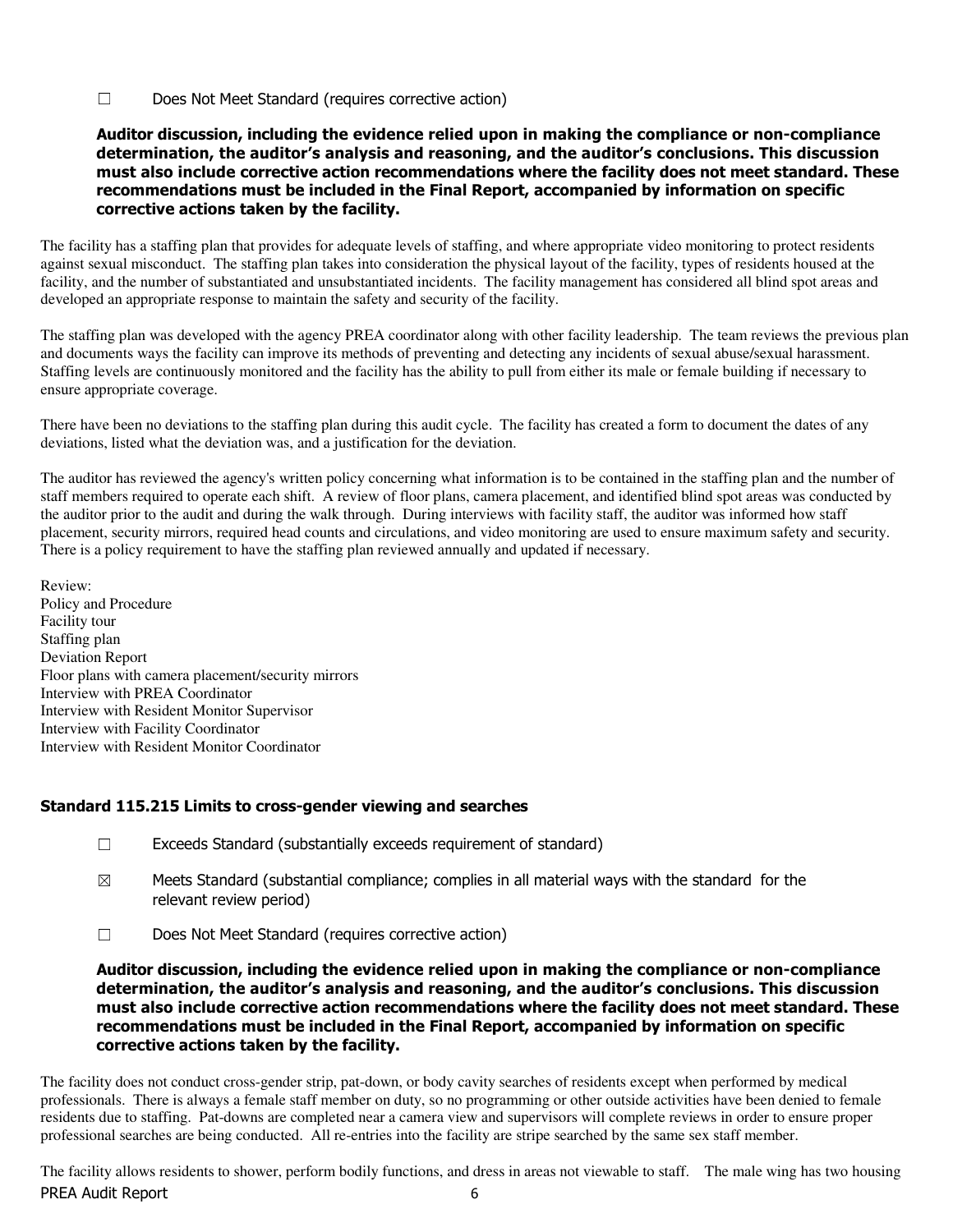units. The housing unit near family room 3 (dayroom) is the largest and contains three urinals with partitions, two toilet stalls with no doors, and seven individual shower stalls with curtains that have clear tops and bottoms. There is a handicap bathroom in the back of the bathroom that does not have a shower but it cannot be seen from the entryway. The second bathroom in near family room 1 that contains four urinals with stalls, two toilet stalls with no doors, and six individual shower stalls with curtains that have clear tops and bottoms. Both bathrooms have cameras near the entryway. A review of this camera angle shows that no resident can be seen using the facilities. The resident dorms have cameras therefore; residents are required to dress in the bathroom. The female wing of the facility has one bathroom. The bathroom contains five toilet stalls with no doors and five individual shower stalls with curtains that have clear tops and bottoms. The females have one housing unit with two dorms. Each dorm is equipped with cameras. The female offenders also have a dress policy that requires they change in the bathroom. The cameras in the male and female dorms only have live feed views to central control. The female control center has access to only female cameras with no cross views to the male facility.

The facility has not housed a transgender resident. The agency has implemented a policy addressing the proper housing, search, and showering of any transgender or intersex resident. The housing units have several dorms within each unit that are set up where residents who are identified as highly vulnerable or highly abusive or transgender or intersex would be housed and in beds that are easily viewable to staff. The cameras in the dorms will also assist in ensuring vulnerable residents are housed safely. A transgender or intersex resident would be offered showering options such as showering at different time in order to protect privacy and offer safety. The policy does not allow staff to physically examine a transgender or intersex resident for the sole purpose of determining genital status. The auditor discussed housing and bathroom issues with staff. The staff report that their training has prepared them to interact with a transgender client professionally and felt sure that they could manage a transgender client appropriately.

Facility staff have received proper training for patting down a transgender or intersex resident. This training is completed during new staff orientation. The Resident Monitor Coordinator is required to periodically review pat downs, live or reviewing surveillance video, and provide training/guidance to staff if necessary. Reviews of this training is conducted annually. Any referred transgender residents would be identified as such prior to placement and a gender classification would be made by administration. Administration would determine which staff would conduct pat-down and strip searches.

#### CORRECTIVE ACTION:

The facility has female staff that work the control booth where cameras can see into the male dorm unit. The possibility of consistent incidental viewing of male offenders in different state of dress was very high.

#### FACILITY RESPONSE:

The facility's IT Department has developed a system that will prevent views into the dorm areas when female staff are working the central control booth during times of the day where clients are more likely to be in states of undress.

Review: Policy and procedure Staffing plan Facility tour Training records Interview with PREA Coordinator Interview with Executive Director Interview with Facility Coordinator Interview with Resident Monitor Coordinator Interview with Court Services Coordinator Interview with random Resident Supervisor staff Interview with residents

# Standard 115.216 Residents with disabilities and residents who are limited English proficient

- ☐ Exceeds Standard (substantially exceeds requirement of standard)
- $\boxtimes$  Meets Standard (substantial compliance; complies in all material ways with the standard for the relevant review period)
- ☐ Does Not Meet Standard (requires corrective action)

Auditor discussion, including the evidence relied upon in making the compliance or non-compliance determination, the auditor's analysis and reasoning, and the auditor's conclusions. This discussion must also include corrective action recommendations where the facility does not meet standard. These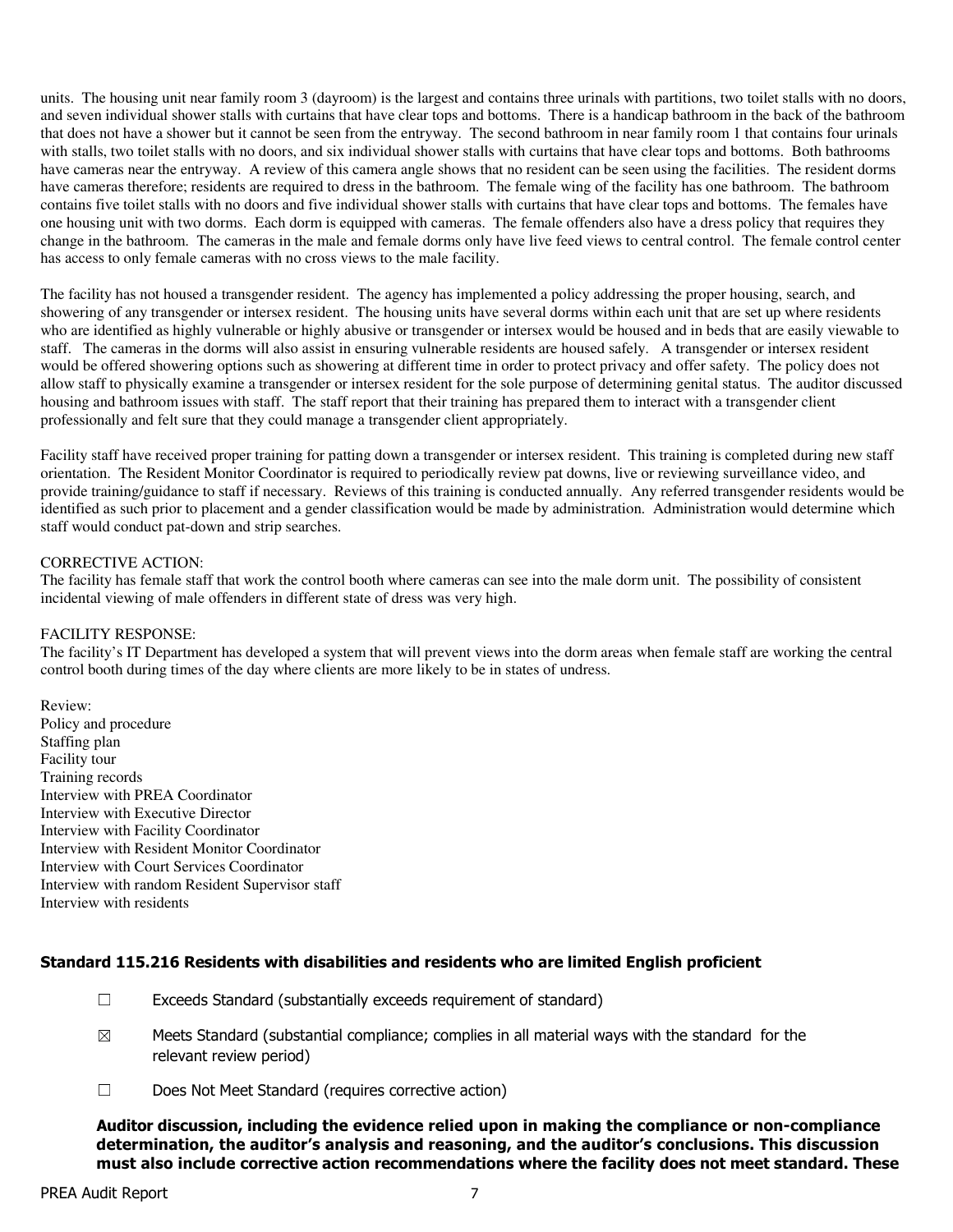### recommendations must be included in the Final Report, accompanied by information on specific corrective actions taken by the facility.

The facility has a list of Supreme Court of Ohio Court Interpreters to provide disabled resident equal opportunity to participate in all aspects of the facility's efforts to prevent, detect, and respond to sexual abuse and sexual harassment. The facility identifies residents who may be limited English proficient and works with interpreters so that residents can benefit from all aspects of the facility's efforts to prevent, detect, and respond to sexual abuse and sexual harassment. Per policy, the facility will only rely on resident interpreters if a delay in obtaining an effective interpreter could compromise the resident's safety, the performance of first-responder duties, or the investigation of the resident's allegations.

Staff are trained on how to ensure that PREA is communicated with residents having a cognitive or physical disability and who to call to help residents who may have a language barrier. The facility will use a qualified employee to aid any resident in understanding agency rules, PREA, and other regulations. If a qualified staff member is unavailable, outside assistance by a qualified person will be used at no cost to the resident. At this time, the facility does not have a resident who is in need of these services.

Interviews with staff and a review of agency policy confirmed the process of how the facility would assist any resident with a disability or is limited English proficient.

Review: Policy and Procedure Training Curriculum Interview with PREA Coordinator Interview with Lead Counselor Interview with Court Services Coordinator

# Standard 115.217 Hiring and promotion decisions

- ☐ Exceeds Standard (substantially exceeds requirement of standard)
- $\boxtimes$  Meets Standard (substantial compliance; complies in all material ways with the standard for the relevant review period)
- ☐ Does Not Meet Standard (requires corrective action)

#### Auditor discussion, including the evidence relied upon in making the compliance or non-compliance determination, the auditor's analysis and reasoning, and the auditor's conclusions. This discussion must also include corrective action recommendations where the facility does not meet standard. These recommendations must be included in the Final Report, accompanied by information on specific corrective actions taken by the facility.

The agency has a policy that prohibits hiring or promoting anyone who may have contact with the residents and prohibits the services of any contractor who may have contact with residents who: has engaged in sexual abuse in a prison, jail, lockup, community confinement facility, juvenile facility, or other institution; has been convicted or engaging or attempting to engage in sexual activity in the community facilitated by force, overt or implied treats of force, or coercion, or if the victim did not consent or was unable to consent or refuse; or has been civilly or administratively adjudicated to have engaged in the activity described in the above section.

The agency conducts a background check for all prospective employees, including temporary employees, independent contractors, volunteers, and student interns or required the contractor, vendor, volunteer to provide a background check. Record checks will be completed every five years. Every five years the Human Resource Department will have the Union County Sheriff's Department run background checks on the entire facility regardless when a person was hired in order to guarantee all staff received the required updated check. All employees, independent contractors, volunteers, and interns are required by policy to immediately report to their supervisor any arrests, citations, and complaints to professional licensing boards. Employees document this continued affirmation on an annual basis.

All successful applicants are notified of the PREA background check requirement and that any omission regarding sexual misconduct is grounds for termination. Employees are required to document their adherence to this policy.

The Human Resource Department will review the personnel file, specifically any disciplinary action, of any employee who is up for a promotion.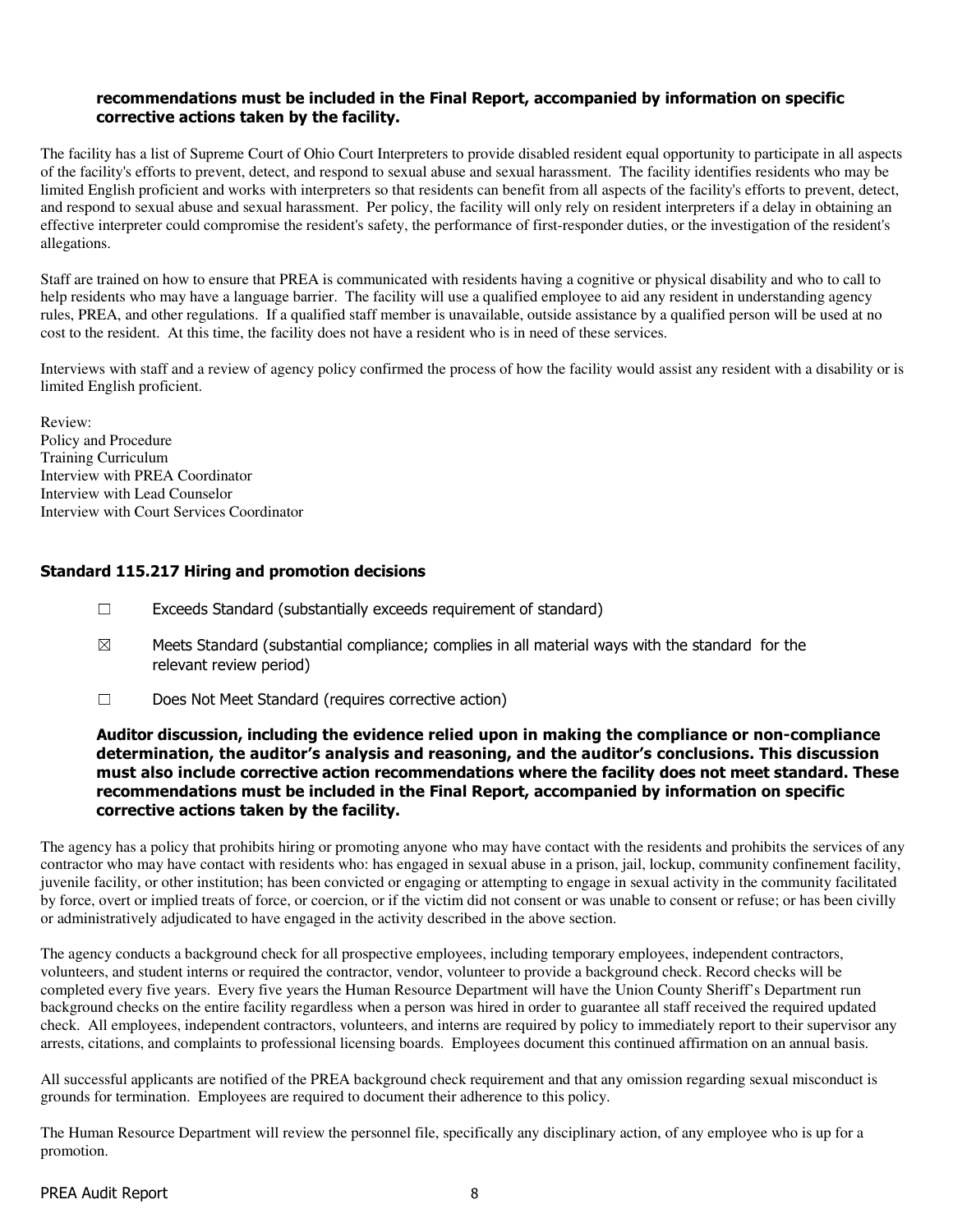The Human Resource Department conducts referral checks for all new hires.

The auditor conducted a review of ten randomly chosen employee's files and two volunteer files and confirmed the background checks (initial and five-year update), documentation of the continual affirmation to disclose any sexual misconduct, referral checks, and the promotion process. The auditor conducted an interview with Human Resources personnel who took the auditor systematically through the hiring and promotion process.

#### CORRECTIVE ACTION:

During the files review, the auditor noted that the facility was not conducting reference checks on applicants who had previously worked in another institution. The auditor spoke with the PREA Coordinator along with Human Resource staff who verified that there is not present a practice to call former institutions and ask if the applicant has any substantiated allegations of sexual abuse or resigned during a pending investigation of an allegation of sexual abuse.

### FACILITY RESPONSE:

The facility has updated its "Reference Verification Form" to include this statement:

"West Central Community Correction Center makes every effort to contact all prior institutional employers for information on substantiated allegations of sexual abuse or any resignation during a pending investigation of an allegation of sexual abuse. Please advise if there were any substantiated allegations of sexual abuse or any resignation during a pending investigation of a allegation of sexual abuse against this individual. This request is being made in accordance with the requirement of the Prison Rape Elimination Act (PREA) 115.217."

Review: Policy and procedure Employee files Volunteer files On boarding documentation Interview with Human Resources staff Updated Reference Verification Form

# Standard 115.218 Upgrades to facilities and technologies

- $\Box$  Exceeds Standard (substantially exceeds requirement of standard)
- $\boxtimes$  Meets Standard (substantial compliance; complies in all material ways with the standard for the relevant review period)
- ☐ Does Not Meet Standard (requires corrective action)

Auditor discussion, including the evidence relied upon in making the compliance or non-compliance determination, the auditor's analysis and reasoning, and the auditor's conclusions. This discussion must also include corrective action recommendations where the facility does not meet standard. These recommendations must be included in the Final Report, accompanied by information on specific corrective actions taken by the facility.

The facility has not acquired a new building but is in the process of a modification to the existing facility. June, 2017 began the construction of three new classrooms. The expected completion date is February of 2018. Cameras will be placed inside each classroom once completed.

The facility constantly reviews the facility's needs to its video monitoring system. This includes taking into consideration how such technology may enhance its ability to protect residents from sexual abuse.

Facility management and the PREA Coordinator review the staffing plan annually in order to access the effectiveness of the facility's security program and if improvements in the electronic monitoring could help in the prevention, detection, and responding to sexual abuse and sexual harassment. The facility has a plan to increase the number of cameras in the facility by fifteen to cover several blind spot areas. The PREA Coordinator will continue to monitor and request additional resources as needs arise.

Review: Policy and procedure

#### PREA Audit Report 9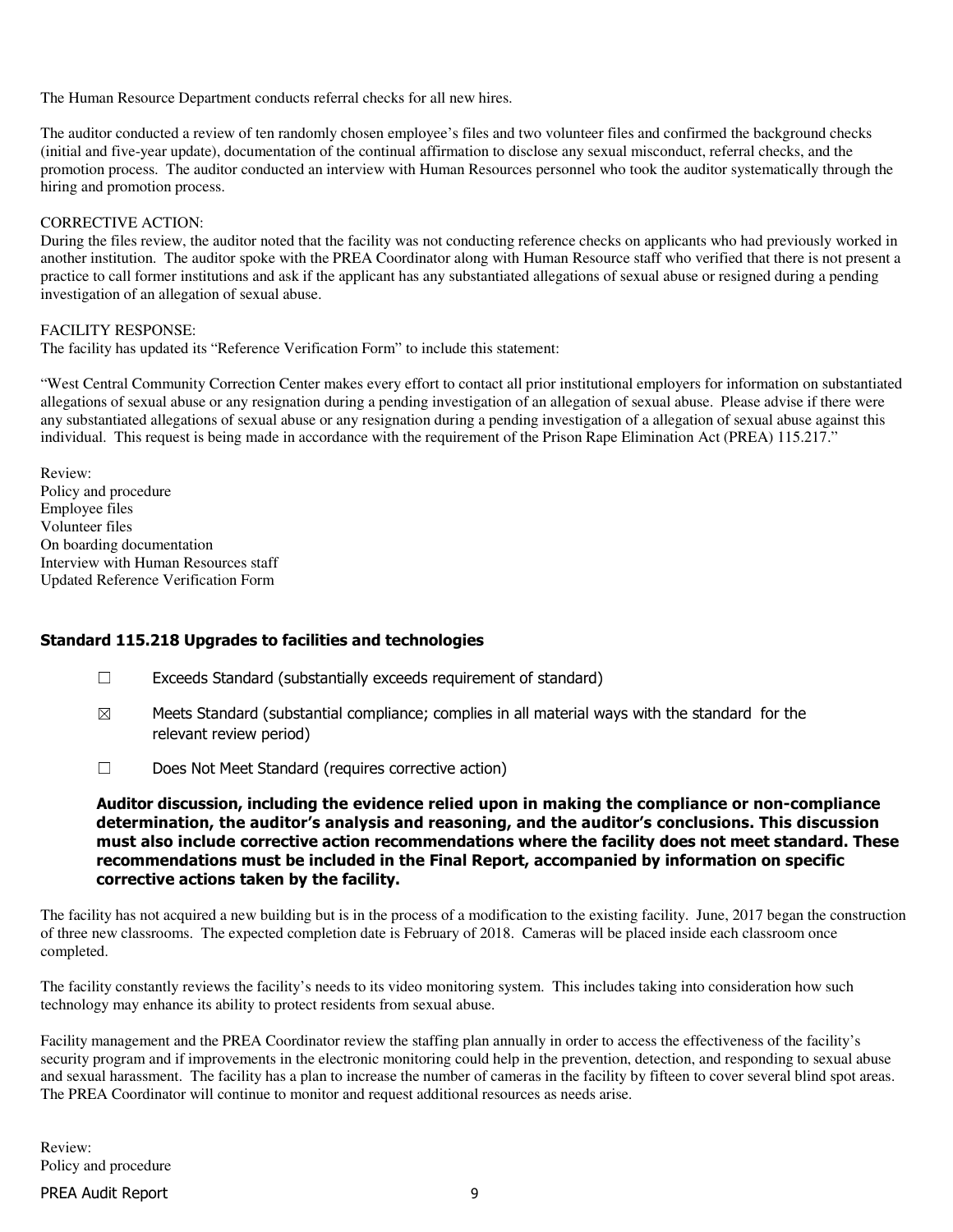Interview with Executive Director Interview with PREA Coordinator Interview with Resident Monitor Coordinator

### Standard 115.221 Evidence protocol and forensic medical examinations

- ☐ Exceeds Standard (substantially exceeds requirement of standard)
- $\boxtimes$  Meets Standard (substantial compliance; complies in all material ways with the standard for the relevant review period)
- ☐ Does Not Meet Standard (requires corrective action)

Auditor discussion, including the evidence relied upon in making the compliance or non-compliance determination, the auditor's analysis and reasoning, and the auditor's conclusions. This discussion must also include corrective action recommendations where the facility does not meet standard. These recommendations must be included in the Final Report, accompanied by information on specific corrective actions taken by the facility.

The facility has trained investigators to conduct administrative sexual abuse investigations. The Union County Sheriff's Office is responsible for conducting criminal investigations. The agency and the Sheriff's Office have a signed MOU outlining the responsibilities of each agency should an allegation of sexual abuse or sexual harassment lead to a criminal investigation referral.

The facility will use Union County Memorial Hospital to provide a Sexual Assault Nurse Examiner when possible or a qualified medical practitioner for any resident who is a victim of sexual abuse. The auditor confirmed that any resident taken to this hospital would be treated by a certified SANE nurse or qualified medical practitioner. The services provided by the hospital would be at no cost to the resident.

The facility has a MOU with Union County Victims of Crime Assistance Program to provide a victim advocate to any victim of sexual abuse, and a trained staff member who can provide victim support services.

The facility has trained emotional support staff that can provide emotional supportive services or make a recommendation for outside services if necessary. These services will be provided to the resident at no cost. The services were confirmed with the agency.

#### CORRECTIVE ACTION:

The standard does not allow for the use of supportive services that are directly linked to the criminal justice system. Since the Victims of Crime Assistance is a part of the prosecutor's office, it cannot be used to provide these services.

#### FACILITY RESPONSE:

The facility has trained emotional support staff to provide emotional support services to victims of sexual abuse or assault when requested by the victim. The facility will use Union County Prosecutor's Victim of Crime Assistance office's address as an available option for standard 115.253.

Review: Policy and Procedure MOU with Union County Sheriff's Office MOU with Union County Prosecutor's Office Interview with Administrative Investigators Interview with PREA Coordinator Union County Memorial Hospital's website Interview with Lead Counselor

# Standard 115.222 Policies to ensure referrals of allegations for investigations

- ☐ Exceeds Standard (substantially exceeds requirement of standard)
- $\boxtimes$  Meets Standard (substantial compliance; complies in all material ways with the standard for the relevant review period)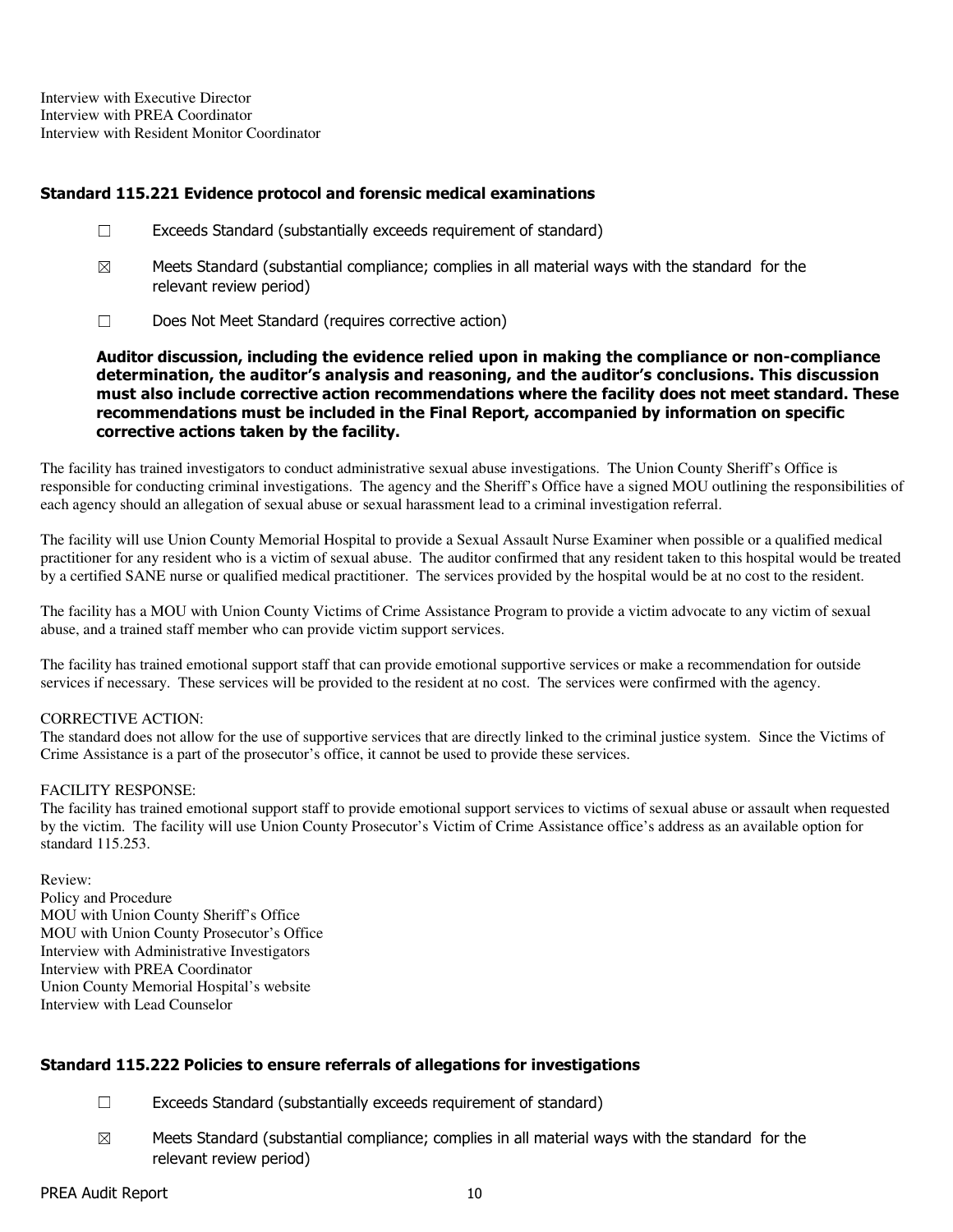☐ Does Not Meet Standard (requires corrective action)

### Auditor discussion, including the evidence relied upon in making the compliance or non-compliance determination, the auditor's analysis and reasoning, and the auditor's conclusions. This discussion must also include corrective action recommendations where the facility does not meet standard. These recommendations must be included in the Final Report, accompanied by information on specific corrective actions taken by the facility.

The agency has a policy that requires an administrative investigation of all allegations of sexual abuse and sexual harassment, and that any allegation that is criminal in nature is referred to the Union County Sheriff's Office. The facility has referred one allegation of staff sexual misconduct to the Union County's Sheriff's office for a criminal investigation. The office declined to pursue the investigation.

The facility conducted five administrative investigations during this audit cycle:

Investigation #1: A resident made a sexual harassment allegation against another resident. The facility conducted an administrative investigation and determined the allegation to be substantiated. There was no criminal activity involved so the incident was not referred to the Union County Sheriff's Office.

Investigation #2: During an administrative investigation into an off duty violation, it was discovered that a staff member was potentially having an inappropriate relationship with a current resident. The facility conducted an administrative investigation and determined the allegation unsubstantiated however the staff member was terminated based on the off duty criminal activity. There was potentially some criminal activity involved so the incident was referred to the Union County Sheriff's Office. The sheriff's office declined to pursue criminal charges.

Investigation #3: A resident made a sexual harassment complaint against another resident. This allegation was verbally reported to staff. The facility initiated an administrative investigation and determined the allegation unsubstantiated. There was no criminal activity involved so the incident was not referred to the Union County Sherriff's Office.

Investigation #4: A resident made a sexual harassment allegation against another resident. This allegation was administratively investigated and determined to be unsubstantiated. There was no criminal activity involved so the incident was not referred to the Union County Sheriff's Office.

Investigation #5: A resident made a voyeurism allegation against a staff member. This allegation was administratively investigated and determined to be unsubstantiated. There was no criminal activity involved so the incident was not referred to the Union County Sheriff's Office.

West Central's website post the investigative policy of the agency and the responsibilities of both the agency and the investigating entity. The auditor reviewed the agency's website and confirmed that the appropriate policy was posted.

Review: Policy and procedure West Central website Interview with PREA Coordinator Interview with Resident Monitor Coordinator Interview with Administrative Investigators Review of investigations

# Standard 115.231 Employee training

- $\Box$  Exceeds Standard (substantially exceeds requirement of standard)
- $\boxtimes$  Meets Standard (substantial compliance; complies in all material ways with the standard for the relevant review period)
- ☐ Does Not Meet Standard (requires corrective action)

Auditor discussion, including the evidence relied upon in making the compliance or non-compliance determination, the auditor's analysis and reasoning, and the auditor's conclusions. This discussion must also include corrective action recommendations where the facility does not meet standard. These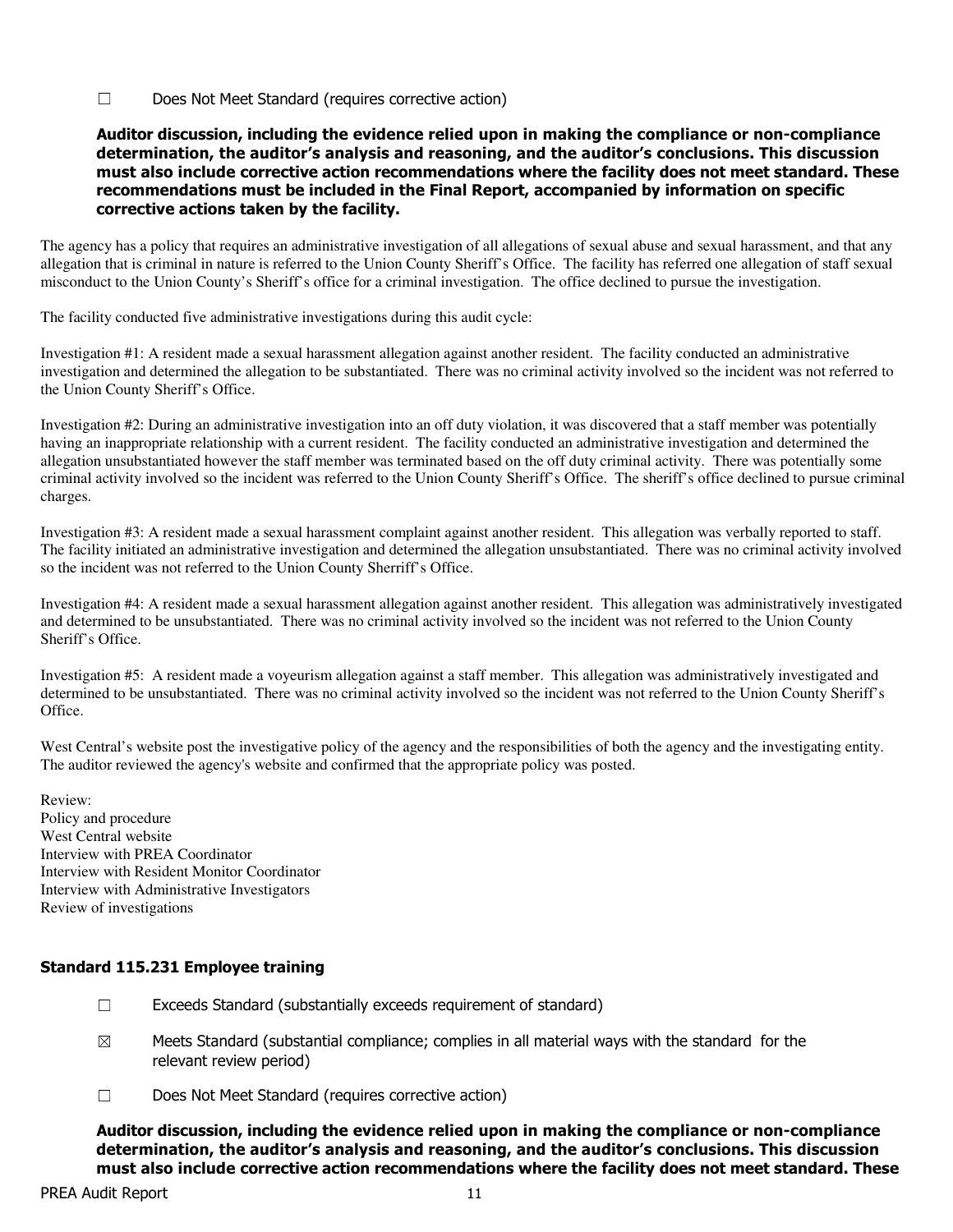### recommendations must be included in the Final Report, accompanied by information on specific corrective actions taken by the facility.

The agency has trained all staff on the PREA required topics. The agency uses Relias, an online training system, to ensure all staff know the proper way to prevent, detect, report, and respond to any allegations of sexual abuse or sexual harassment. Staff also receive refresher training every other year that includes a review of West Central polices and procedures, staff duties and responsibilities, and the first responder coordinated response plan. All staff receive gender specific training.

During staff interviews, all staff were able to discuss the various PREA related training they received at orientation or during one of the annual training sessions. Staff was well versed on the PREA policies and protocols.

All staff sign an acknowledgment of the training they received if it is not electronically documented in the Relias system.

Supervisors are to ensure that the required training is complete each year.

Review: Policy and procedure Training curriculum Training records Interview with PREA Coordinator Interview with Human Resource staff Interview with random staff

# Standard 115.232 Volunteer and contractor training

- ☐ Exceeds Standard (substantially exceeds requirement of standard)
- $\boxtimes$  Meets Standard (substantial compliance; complies in all material ways with the standard for the relevant review period)
- ☐ Does Not Meet Standard (requires corrective action)

#### Auditor discussion, including the evidence relied upon in making the compliance or non-compliance determination, the auditor's analysis and reasoning, and the auditor's conclusions. This discussion must also include corrective action recommendations where the facility does not meet standard. These recommendations must be included in the Final Report, accompanied by information on specific corrective actions taken by the facility.

The facility's Volunteer Coordinator completes PREA training for all volunteers that have contact with residents. This training includes their responsibilities under the facility's sexual abuse and sexual harassment prevention, detection, and reporting polices. There were no volunteers or contractors on duty during the audit; however, the facility maintains documentation of the training curriculum and sign-in sheets verifying the training received.

The auditor interviewed the trainer and ensured that the proper training was given to volunteers and contractors based upon their level on involvement with the residents.

Review: Policy and procedure Contract/volunteer training Contractor/volunteer zero tolerance acknowledgement Interview with PREA Coordinator

#### Standard 115.233 Resident education

☐ Exceeds Standard (substantially exceeds requirement of standard)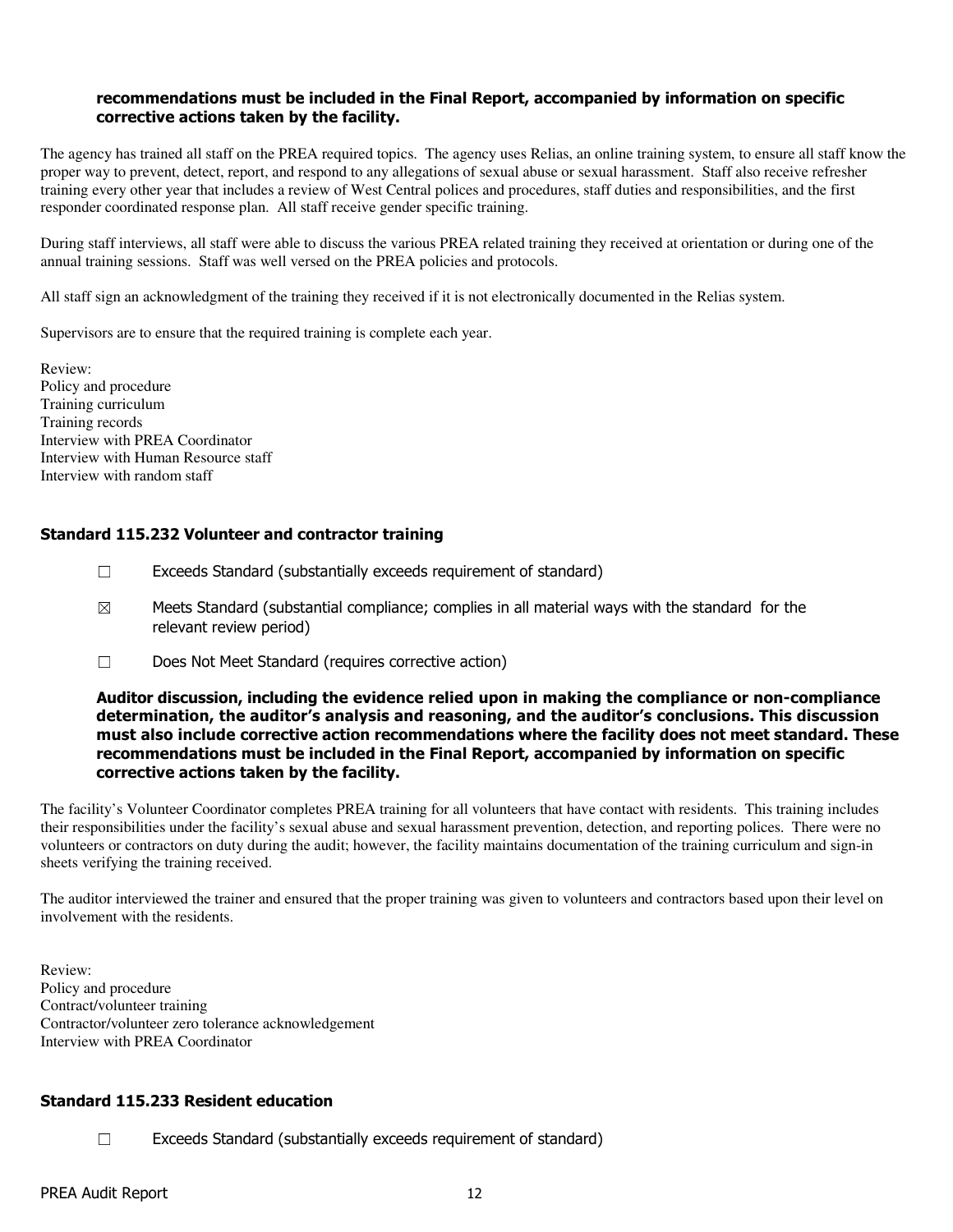- $\boxtimes$  Meets Standard (substantial compliance; complies in all material ways with the standard for the relevant review period)
- ☐ Does Not Meet Standard (requires corrective action)

Auditor discussion, including the evidence relied upon in making the compliance or non-compliance determination, the auditor's analysis and reasoning, and the auditor's conclusions. This discussion must also include corrective action recommendations where the facility does not meet standard. These recommendations must be included in the Final Report, accompanied by information on specific corrective actions taken by the facility.

All residents receive information at the time of intake about the facility's zero tolerance policy, how to report incidents or suspicions of sexual abuse or sexual harassment, their rights to be free from sexual abuse and sexual harassment, and to be free from retaliation for reporting such incidents. This information is read and reviewed with all residents to ensure each resident understands their rights under the PREA guidelines. If a resident does not understand English or has other disabilities that prevent normal communication, the facility contracts services with other agencies so that each resident can benefit from the facilities efforts to prevent, detect, report, and respond to sexual abuse and sexual harassment (See standard 115.216). Residents sign acknowledgment of receiving this information.

All residents receive orientation training that includes PREA education and receive handouts that include ways to report and reporting phone numbers. This information is also on posters located throughout the facility. During this orientation group, the facilitator ensures that residents understand the services available to them at no cost and the limits to confidentiality.

During resident interviews, all offenders reported receiving the PREA education and information at intake and during orientation group. Residents also indicated that their case managers reviewed ways to keep themselves safe, how to report including anonymously, and the toll free numbers posted near the phones. Postings with PREA related information were located in conspicuous areas throughout the facility.

Review: Policy and procedure Resident training curriculum Resident handbook PREA postings Facility tour Interview with residents Interview with Court Services Coordinator Interview with Case Manager Interview with Resident Monitor

# Standard 115.234 Specialized training: Investigations

- ☐ Exceeds Standard (substantially exceeds requirement of standard)
- $\boxtimes$  Meets Standard (substantial compliance; complies in all material ways with the standard for the relevant review period)
- ☐ Does Not Meet Standard (requires corrective action)

Auditor discussion, including the evidence relied upon in making the compliance or non-compliance determination, the auditor's analysis and reasoning, and the auditor's conclusions. This discussion must also include corrective action recommendations where the facility does not meet standard. These recommendations must be included in the Final Report, accompanied by information on specific corrective actions taken by the facility.

The facility has a standardized process for administratively investigating any allegations. The facility has several administratively trained investigators including the PREA Coordinator. The training included techniques for interviewing sexual abuse victims, proper use of Miranda and Garrity warnings, evidence collection in a confinement setting, and required evidence to substantiate a case for administrative action or criminal referral. The training was provided by the Moss Group.

PREA Audit Report 13 Review: Policy and procedure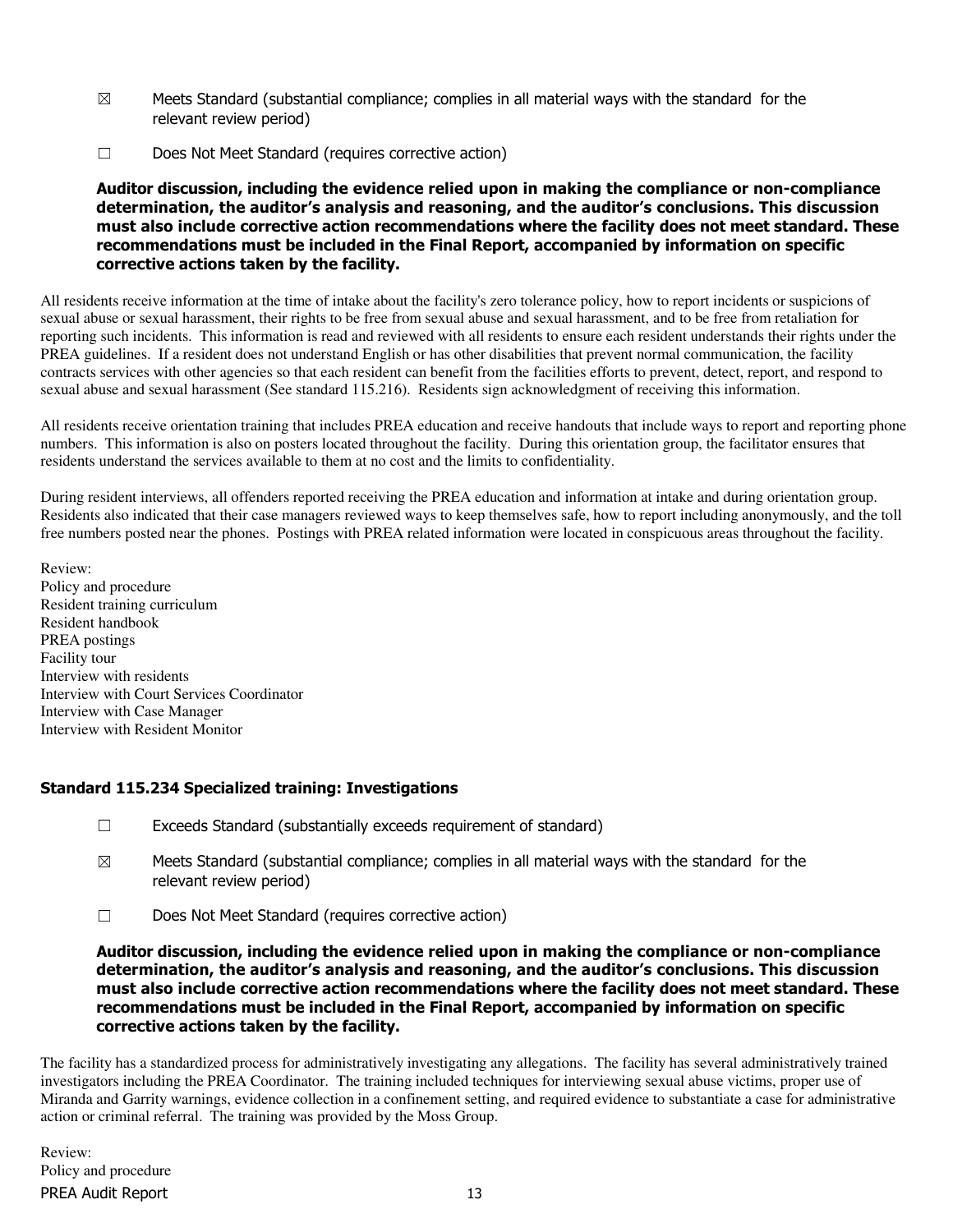Administrative Investigator training curriculum Administrative Investigator training certificate Interview with Administrative Investigators

# Standard 115.235 Specialized training: Medical and mental health care

- ☐ Exceeds Standard (substantially exceeds requirement of standard)
- $\boxtimes$  Meets Standard (substantial compliance; complies in all material ways with the standard for the relevant review period)
- ☐ Does Not Meet Standard (requires corrective action)

Auditor discussion, including the evidence relied upon in making the compliance or non-compliance determination, the auditor's analysis and reasoning, and the auditor's conclusions. This discussion must also include corrective action recommendations where the facility does not meet standard. These recommendations must be included in the Final Report, accompanied by information on specific corrective actions taken by the facility.

The facility provides all medical and mental health practitioners that work within the facility how to detect and assess the signs of sexual abuse and sexual harassment; how to preserve any physical evidence of sexual abuse; and how to effectively respond to allegations or suspicions of sexual abuse and sexual harassment.

The medical staff at the facility would not complete a forensic examination. Should one be necessary, the resident would be taken to Union County Memorial Hospital which would provide a sexual assault nurse examiner or other qualified medical practitioner.

Interviews of the nurse indicate she knows how and whom to report allegations of sexual abuse and sexual harassment.

Review: Policy and procedure Interview with facility nurse Interview with PREA Coordinator

# Standard 115.241 Screening for risk of victimization and abusiveness

- $\Box$  Exceeds Standard (substantially exceeds requirement of standard)
- $\boxtimes$  Meets Standard (substantial compliance; complies in all material ways with the standard for the relevant review period)
- ☐ Does Not Meet Standard (requires corrective action)

### Auditor discussion, including the evidence relied upon in making the compliance or non-compliance determination, the auditor's analysis and reasoning, and the auditor's conclusions. This discussion must also include corrective action recommendations where the facility does not meet standard. These recommendations must be included in the Final Report, accompanied by information on specific corrective actions taken by the facility.

All residents are screened for risk of vulnerability or abusiveness at intake. The screening tool used included all required criteria in order to accurately assess the resident's risk. The court services coordinator will complete the initial screening with all residents while the assigned counselor will complete the rescreen. The policy does not allow for a resident to be disciplined for refusing to answer or for not disclosing complete information in response to questions on the resident's mental health, sexuality, or previous victimization.

The auditor reviewed several initial screening and rescreening to ensure that they were completed within the specified time frame and that all required criteria was used in the screening. All residents get a 30-day rescreen and a rescreen will also be completed if the facility receives any additional new information or if a PREA allegation occurred regardless of the time frame.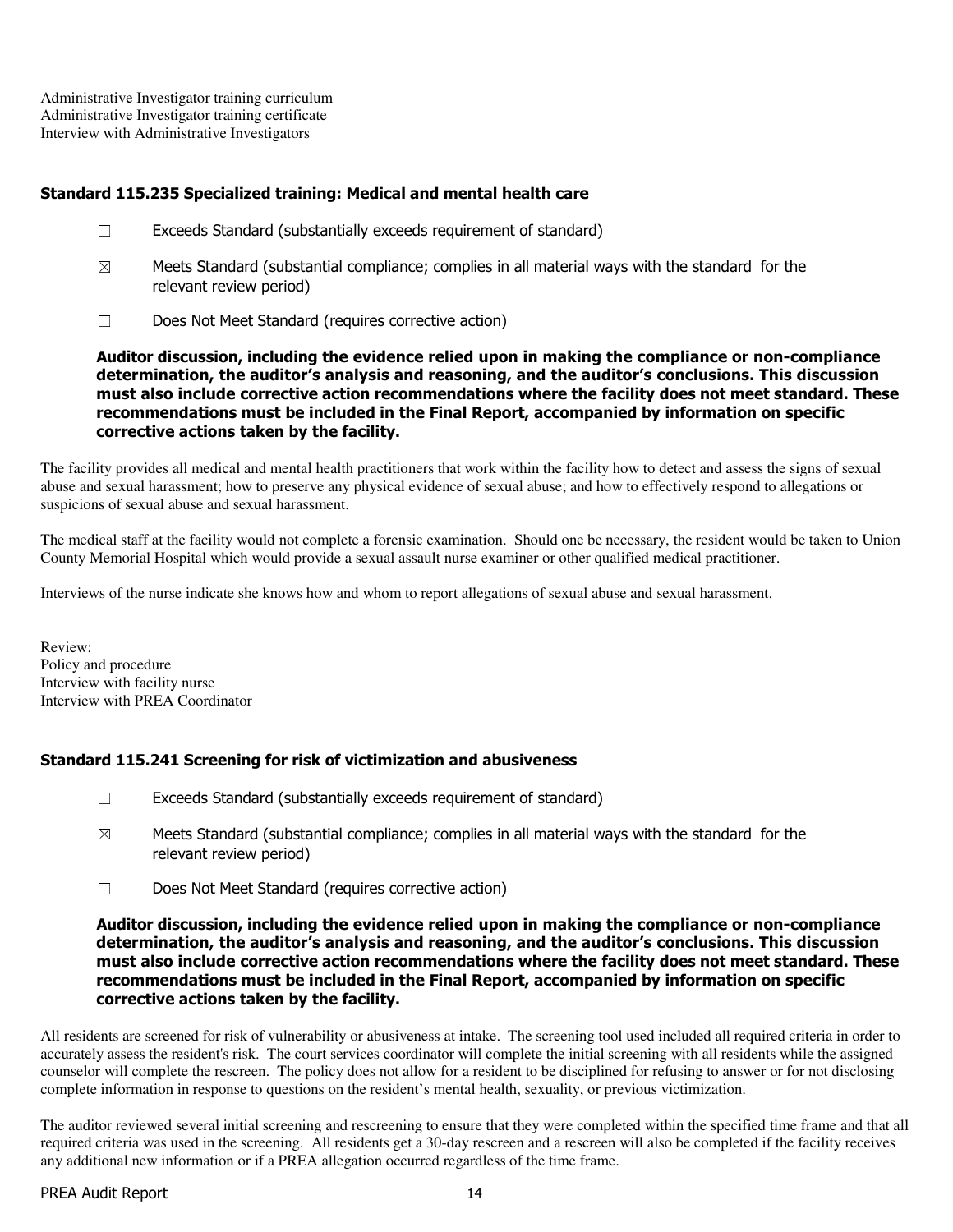Should a classification of potential victim or potential abuser be made during the screening, appropriate staff would be notified and accommodations if necessary would be made. Should a resident need additional services, the clinician would complete an assessment and make a referral to the psychiatrist.

Quality assurance checks are completed by the PREA Coordinator to ensure screenings are completed appropriately.

#### CORRECTIVE ACTION:

The current set up for the screening has the screener ask the resident if he/she is perceived by others as being gay, lesbian, transgender, or gender non-conforming. F.A.Q. dated October 21, 2016, clarifies that the perception determination is based on the screeners perception of the resident.

#### FACILITY RESPONSE:

The screening tool has been modified to included the screener's perception of the resident's sexual orientation and gender status.

Review: Policy and procedure Initial PREA assessment screen PREA assessment rescreen Interview with Lead Counselor Interview with residents Interview with PREA Coordinator Interview with Court Services Coordinator

### Standard 115.242 Use of screening information

- ☐ Exceeds Standard (substantially exceeds requirement of standard)
- $\boxtimes$  Meets Standard (substantial compliance; complies in all material ways with the standard for the relevant review period)
- ☐ Does Not Meet Standard (requires corrective action)

### Auditor discussion, including the evidence relied upon in making the compliance or non-compliance determination, the auditor's analysis and reasoning, and the auditor's conclusions. This discussion must also include corrective action recommendations where the facility does not meet standard. These recommendations must be included in the Final Report, accompanied by information on specific corrective actions taken by the facility.

All residents receive a classification based upon their PREA screening information. Classifications include none, potential victim and potential abuser. A resident's classification will be documented but no staff member will be able to see the screening form or answers. Any resident who is classified as potentially vulnerable or potentially abusive will be housed in a designated bed that is easily viewable by staff.

All residents with a classification may have it addressed with treatment goals (i.e. abuse survivors group). These residents work with their counselor to work on the issues underlining their classification and residents can also be referred to individual counseling if necessary.

The facility has a plan for housing a transgender or intersex resident safely which include opportunities to shower separately and make housing and program assignments with a transgender or intersex resident's own views taken into consideration. The agency has developed a team that will address placement issues for any transgender/intersex resident housed with agency. These determinations are made on a caseby-case basis.

The auditor and facility management discussed the facility's plan to house residents that are highly vulnerable, highly abusive, or transgender/intersex. The facility was able to describe specific bed placement, group separation, ability to shower separately, and the protocol on safely housing transgender/intersex residents as ways to ensure the safety of each resident.

Interviews with line staff revealed that they have received proper training on how to manage a transgender/intersex resident safely.

Review: Policy and procedure

#### PREA Audit Report 15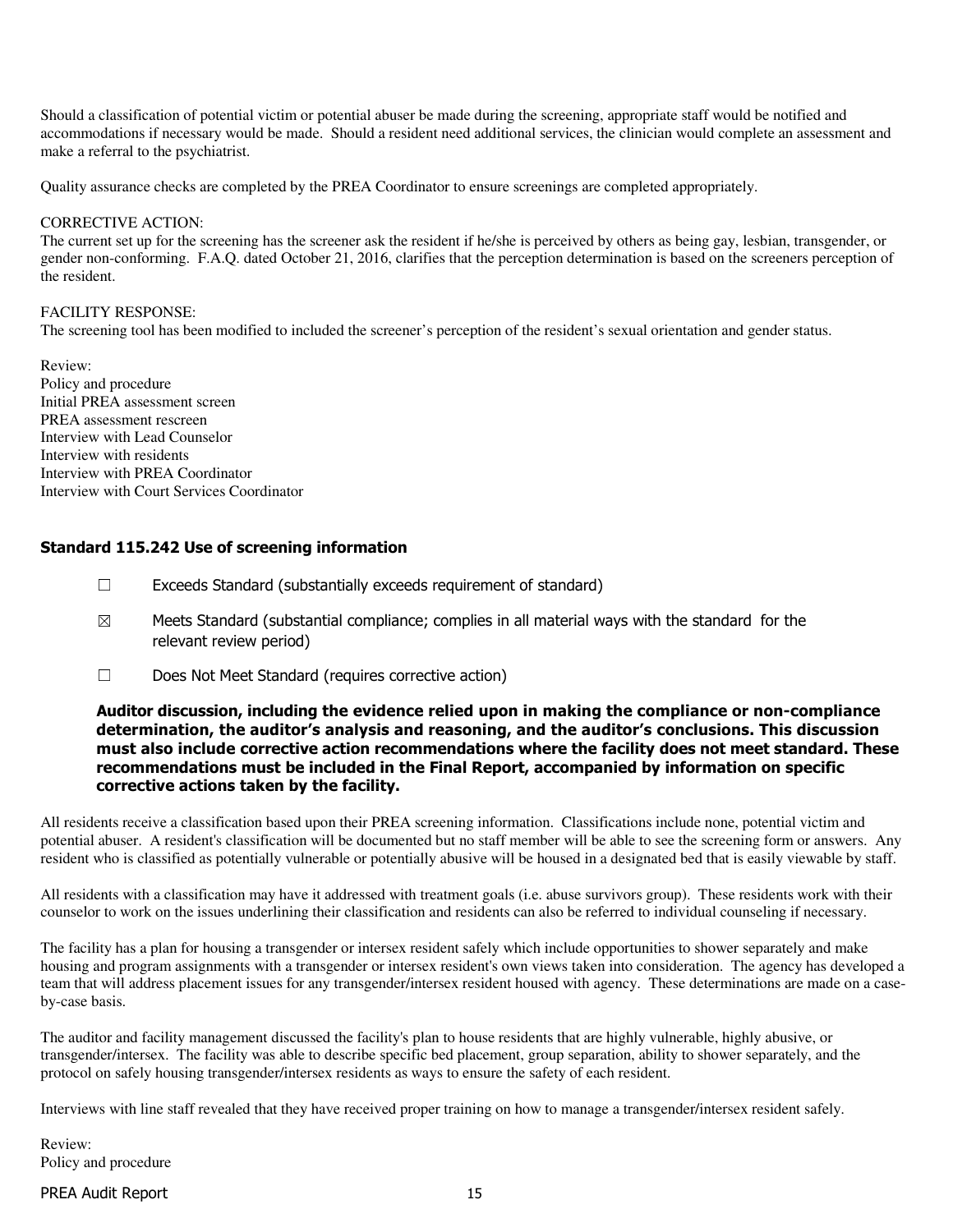Facility tour Initial PREA assessment screening PREA re-screen assessment Individual case plan Staffing plan Interview with Counselor Interview with Lead Counselor Interview with Resident Monitors Interview with PREA Coordinator Interview with random residents

# Standard 115.251 Resident reporting

- $\Box$  Exceeds Standard (substantially exceeds requirement of standard)
- $\boxtimes$  Meets Standard (substantial compliance; complies in all material ways with the standard for the relevant review period)
- ☐ Does Not Meet Standard (requires corrective action)

### Auditor discussion, including the evidence relied upon in making the compliance or non-compliance determination, the auditor's analysis and reasoning, and the auditor's conclusions. This discussion must also include corrective action recommendations where the facility does not meet standard. These recommendations must be included in the Final Report, accompanied by information on specific corrective actions taken by the facility.

Residents at West Central have multiple ways of reporting sexual abuse. Posters throughout the facility indicate how residents can report as well as how to report to an outside agency. Interviews with the residents indicate that they are aware of all means of reporting and that they could report anonymously. They received the information at intake, during orientation training, and in case manager meetings.

The facility has facility phones with the reporting numbers available to residents. This allows residents to make toll free reports and/or anonymous reports to an outside agency.

All residents received information at intake and in their handbooks regarding PREA reporting. Staff received information on how to privately report during staff training.

The auditor interview random residents who were able to describe the various ways that they could report and allegation including anonymously and directly to any staff member. The residents felt comfortable enough to report any problem directly to staff feeling confident that staff would address the situation appropriately.

Review: Policy and procedure PREA postings PREA brochure Facility tour Interview with PREA Coordinator Interview with Resident Monitor Coordinator Interview with Lead Counselor Interview with residents

# Standard 115.252 Exhaustion of administrative remedies

- ☐ Exceeds Standard (substantially exceeds requirement of standard)
- ☐ Meets Standard (substantial compliance; complies in all material ways with the standard for the relevant review period)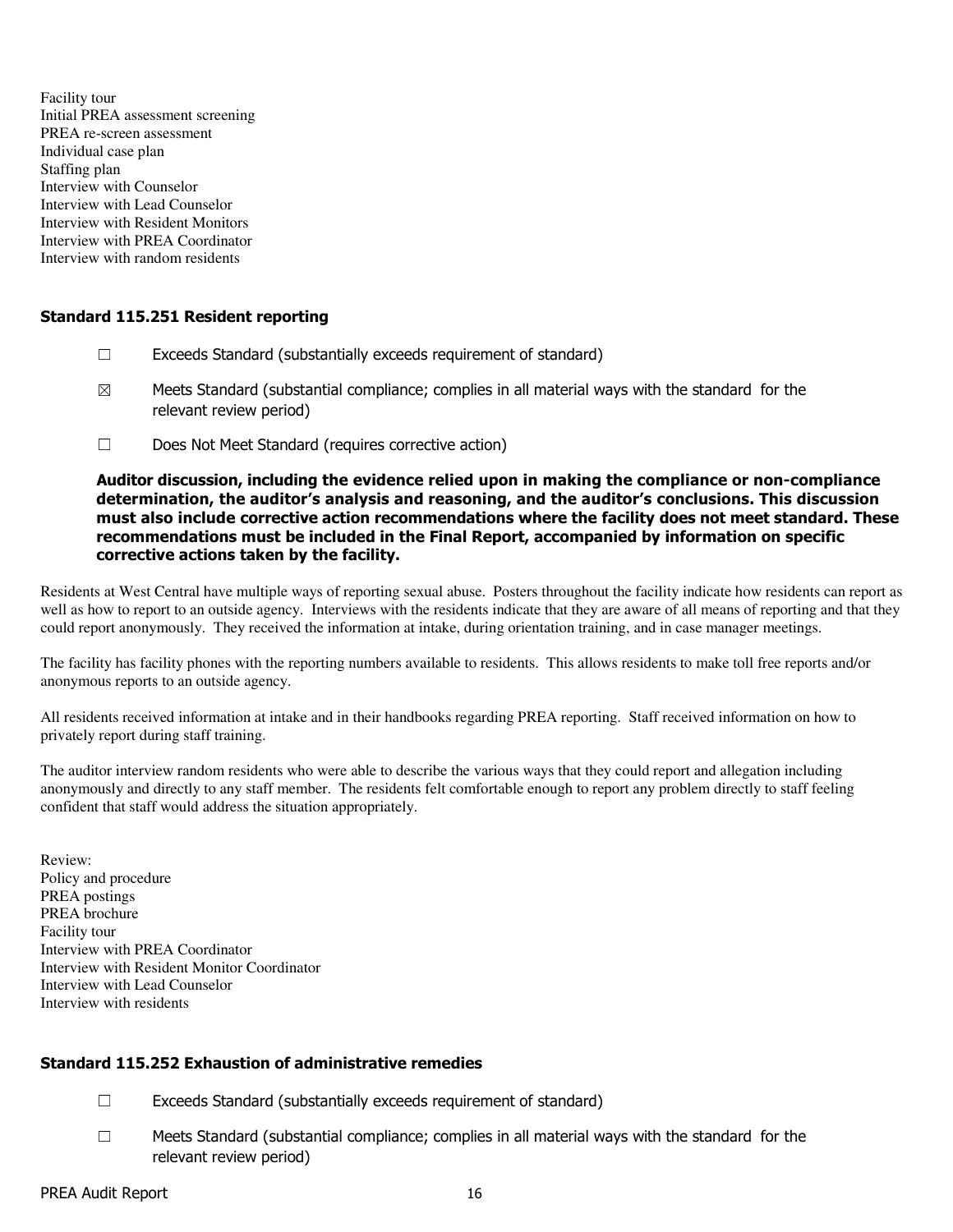☐ Does Not Meet Standard (requires corrective action)

### Auditor discussion, including the evidence relied upon in making the compliance or non-compliance determination, the auditor's analysis and reasoning, and the auditor's conclusions. This discussion must also include corrective action recommendations where the facility does not meet standard. These recommendations must be included in the Final Report, accompanied by information on specific corrective actions taken by the facility.

N/A: The PREA Coordinator informed the auditor that the facility does not have a formal administrative procedure for dealing with a resident grievance regarding sexual abuse. Any client can at any time regardless of how much time has passed report an allegation of sexual abuse or sexual harassment. All allegations will receive an administrative investigation. Any allegations written as a grievance will be removed from the grievance process and give to the facility PREA Coordinator for review and investigation.

# Standard 115.253 Resident access to outside confidential support services

- ☐ Exceeds Standard (substantially exceeds requirement of standard)
- $\boxtimes$  Meets Standard (substantial compliance; complies in all material ways with the standard for the relevant review period)
- ☐ Does Not Meet Standard (requires corrective action)

### Auditor discussion, including the evidence relied upon in making the compliance or non-compliance determination, the auditor's analysis and reasoning, and the auditor's conclusions. This discussion must also include corrective action recommendations where the facility does not meet standard. These recommendations must be included in the Final Report, accompanied by information on specific corrective actions taken by the facility.

The facility has a MOU with the Victim Witness Division of the Union County Prosecutor's Office to provide emotional support to any resident who is a victim of sexual abuse. The facility provides the phone number and address of this agency to residents as wells as train them during orientation of the limitations to confidentiality and mandatory reporting.

Residents who were interviewed verified that they received this information and that the information is available on posters located throughout the facility.

The auditor took note of the information on posters located throughout the facility and ensured that the posting contained all the accurate information. A review of the MOU was also completed.

The auditor reviewed the services available to any resident who may need emotional support after an incident of sexual assault/abuse. These services would be provided to any resident who made contact with the agency. The facility would not assist in allowing this agency to provide advocate services after an incident of sexual assault or sexual abuse due to the agency operating out of the prosecutor's office (See Standard 115.221 D). The agency has trained staff that can offer victim support services at the request of the victim.

#### CORRECTIVE ACTION:

The facility initially had the address of the facility listed on its posting as a way to receive emotional support. The facility needs to provide the residents with the mailing address to outside victim advocates for emotional support services related to sexual abuse.

#### FACILITY RESPONSE

The facility is now providing the residents with an extensive list of emotional support services from all over the state of Ohio. The list is provided by Ohio Alliance to End Sexual Violence website.

Review: Policy and procedure MOU Union County Prosecutor's Office Victim Witness Division Emotional Support Training Certificate Interview with PREA Coordinator Interview with Lead Counselor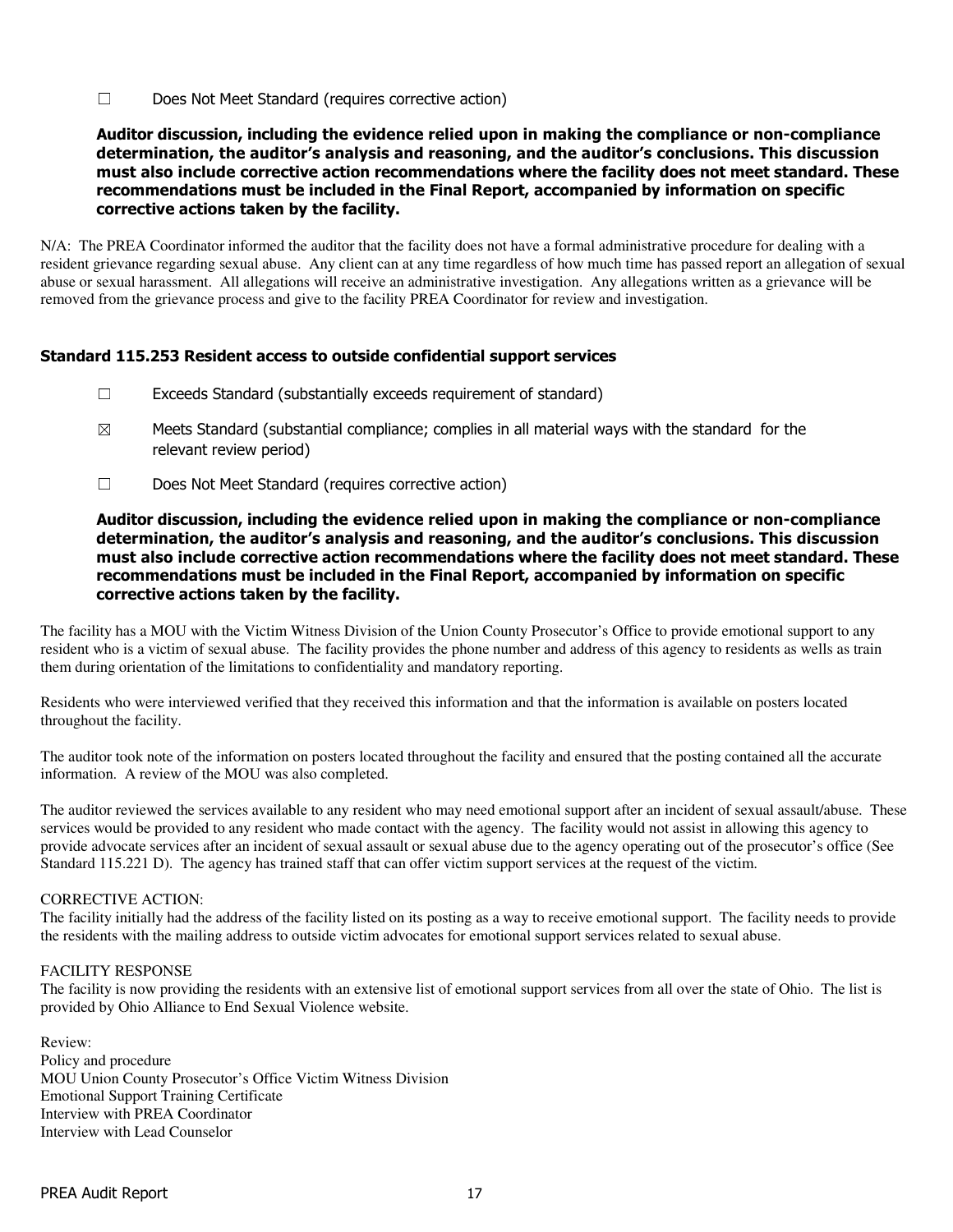### Standard 115.254 Third-party reporting

- ☐ Exceeds Standard (substantially exceeds requirement of standard)
- $\boxtimes$  Meets Standard (substantial compliance; complies in all material ways with the standard for the relevant review period)
- ☐ Does Not Meet Standard (requires corrective action)

Auditor discussion, including the evidence relied upon in making the compliance or non-compliance determination, the auditor's analysis and reasoning, and the auditor's conclusions. This discussion must also include corrective action recommendations where the facility does not meet standard. These recommendations must be included in the Final Report, accompanied by information on specific corrective actions taken by the facility.

The agency has posted on its website ways that anyone can report sexual abuse or sexual harassment on behalf of a resident. Residents are also educated that they can report to family members who can then make a third party report. This information is also on posters located in areas the general public would see.

The facility has not had a third party report.

Review: Policy and procedure West Central website PREA postings Facility tour Interview with Administrative Investigators Interviews with random residents

#### Standard 115.261 Staff and agency reporting duties

- $\Box$  Exceeds Standard (substantially exceeds requirement of standard)
- $\boxtimes$  Meets Standard (substantial compliance; complies in all material ways with the standard for the relevant review period)
- ☐ Does Not Meet Standard (requires corrective action)

### Auditor discussion, including the evidence relied upon in making the compliance or non-compliance determination, the auditor's analysis and reasoning, and the auditor's conclusions. This discussion must also include corrective action recommendations where the facility does not meet standard. These recommendations must be included in the Final Report, accompanied by information on specific corrective actions taken by the facility.

West Central CCF policy requires all employees to immediately report any knowledge, suspicion, or information regarding an incident of sexual abuse or sexual harassment including third party and anonymous reports. Apart from the employee's supervisor, no one shall reveal any information related to a sexual abuse report to anyone other than to the extent necessary to make treatment, investigation, and other security and management decisions. All allegations of sexual abuse or sexual harassment are reported to the facility's investigators.

The auditor interviewed all required specialized staff and several random staff members. All staff members indicated that they were given and understand the agency's policy on reporting PREA incidents and were trained on the appropriate way to document a report and to whom they should report an allegation. Staff indicated they understood that they are required to report their own suspicions, or information regarding sexual abuse, sexual harassment, or retaliation.

All staff members with a duty to report based on local law and medical and mental health practitioners are required to inform residents of their status and the limitation of confidentiality at the initiation of services. Interviews with staff members who have a duty to report indicated that they understood their duty to inform residents before providing services.

PREA Audit Report 18 The facility does not admit residents under the age of 18. The State of Ohio does not require institutions or facilities licensed by the state or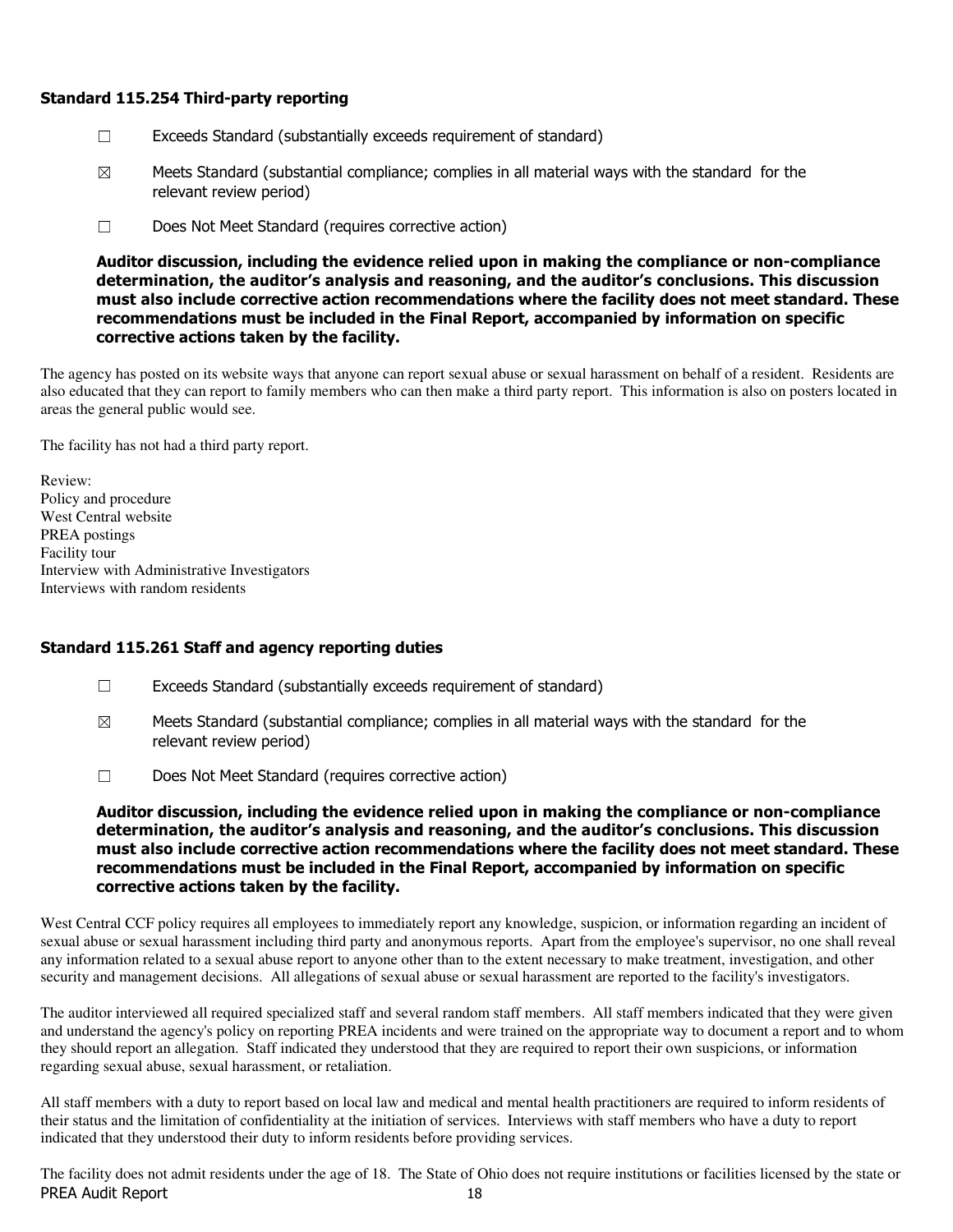facilities in which a person resides as a result of voluntary, civil, or criminal commitment to report to adult protective services (Chapter 5101:2-20 and 5101:2-20-01).

Review: Policy and procedure Ohio revised code Investigation reports Interview with random staff Interview with Administrative Investigators Interview with Lead Counselor Interview with Resident Monitor Coordinator

### Standard 115.262 Agency protection duties

- ☐ Exceeds Standard (substantially exceeds requirement of standard)
- $\boxtimes$  Meets Standard (substantial compliance; complies in all material ways with the standard for the relevant review period)
- ☐ Does Not Meet Standard (requires corrective action)

### Auditor discussion, including the evidence relied upon in making the compliance or non-compliance determination, the auditor's analysis and reasoning, and the auditor's conclusions. This discussion must also include corrective action recommendations where the facility does not meet standard. These recommendations must be included in the Final Report, accompanied by information on specific corrective actions taken by the facility.

West Central has several ways in which to protect residents from sexual abuse, sexual harassment, and retaliation. The facility can move residents to different dorms or beds as well as move staff to a different wing in the building or placing them administrative leave during the course of an investigation or after to prevent retaliation. During the interview process, it was very clear that the safety and security of all residents is their primary concern.

An interview with the PREA Coordinator and Resident Monitor Coordinator describe the process on how they determine if an alleged victim or abuser should be moved in order to protect the victim from imminent abuse. The practice is to place a staff member on administrative leave if they are accused of sexual harassment or sexual assault during the investigation. The staff member is to have no contact with the facility or other staff member until a determination has been made. If another resident is the alleged abuser, the abuser and victim will be separated either by housing unit or dorm until a determination has been made.

The facility has had five sexual harassment investigations during this audit cycle. During the investigations of resident on resident allegations, the alleged victim was moved to a different dorm in an effort to keep them safe when necessary. The staff member was placed on administrative leave during the investigation of staff sexual misconduct.

Review: Policy and procedure Investigation reports Interview with Human Resource staff Interview with PREA Coordinator Interview with Lead Counselor Interview with Resident Monitor Coordinator

# Standard 115.263 Reporting to other confinement facilities

- $\Box$  Exceeds Standard (substantially exceeds requirement of standard)
- $\boxtimes$  Meets Standard (substantial compliance; complies in all material ways with the standard for the relevant review period)
- ☐ Does Not Meet Standard (requires corrective action)

PREA Audit Report 19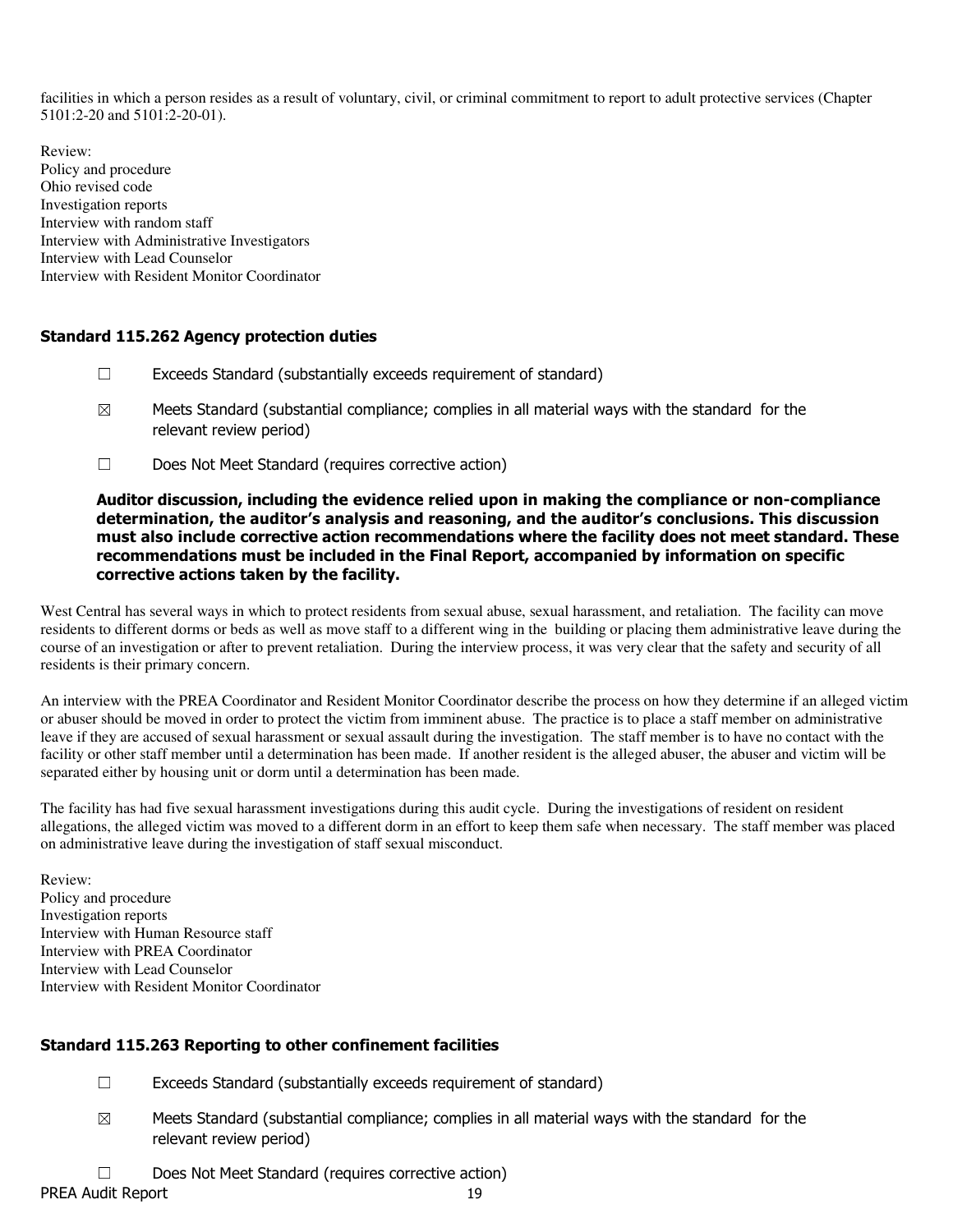### Auditor discussion, including the evidence relied upon in making the compliance or non-compliance determination, the auditor's analysis and reasoning, and the auditor's conclusions. This discussion must also include corrective action recommendations where the facility does not meet standard. These recommendations must be included in the Final Report, accompanied by information on specific corrective actions taken by the facility.

Upon receiving an allegation that a resident was sexually abused while confined at another corrections facility, the Executive Director shall notify in writing the head of the facility or appropriate central office of the agency where the alleged abuse occurred and inform the PREA Coordinator. The policy requires notification within 72 hours.

Interviews with the Agency's PREA Coordinator confirmed this practice.

The facility has not received a report from another confinement facility, nor have they reported to another facility a report of sexual abuse or sexual harassment.

Review: Policy and procedure Interview with Executive Director Interview with PREA Coordinator

### Standard 115.264 Staff first responder duties

- $\Box$  Exceeds Standard (substantially exceeds requirement of standard)
- $\boxtimes$  Meets Standard (substantial compliance; complies in all material ways with the standard for the relevant review period)
- ☐ Does Not Meet Standard (requires corrective action)

Auditor discussion, including the evidence relied upon in making the compliance or non-compliance determination, the auditor's analysis and reasoning, and the auditor's conclusions. This discussion must also include corrective action recommendations where the facility does not meet standard. These recommendations must be included in the Final Report, accompanied by information on specific corrective actions taken by the facility.

West Central has a policy outlining first responder duties for any allegation of sexual abuse. The policy contains instructions for how to separate the abuser and victim, protect and preserve evidence until appropriate authorities can collect it, not to allow the abuse to destroy evidence, request that the victim does not destroy any evidence, and enacting the PREA coordinated response plan, can collect it. All staff are trained on first responder duties (security and non-security staff).

Interviews of security and program staff indicate that staff know the appropriate steps to take to preserve and protect evidence and support the victim. All staff seemed comfortable with the first responder duties and confident that they would respond appropriately based upon their training.

The facility has a sexual abuse first responder checklist. The checklist has completion steps for non-security and security responders. There is also a first responder flow chart outlining security and non-security staff responsibilities.

The facility has not had an allegation of sexual abuse during this audit cycle.

Review: Policy and procedure Coordinated response plan Sexual Abuse First Responder Checklist First Responder flow chart Interviews with random staff

# Standard 115.265 Coordinated response

PREA Audit Report 20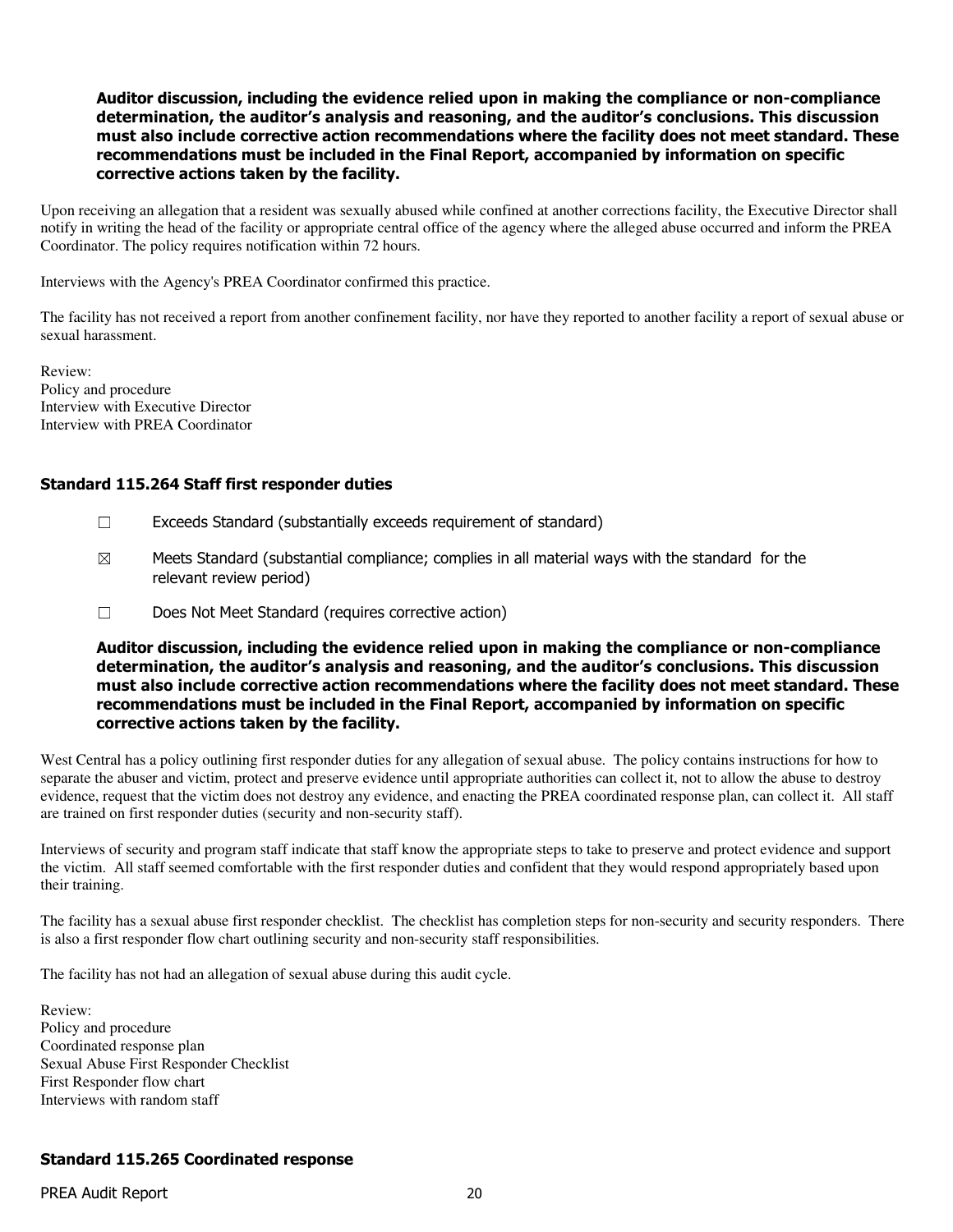- $\Box$  Exceeds Standard (substantially exceeds requirement of standard)
- $\boxtimes$  Meets Standard (substantial compliance; complies in all material ways with the standard for the relevant review period)
- ☐ Does Not Meet Standard (requires corrective action)

### Auditor discussion, including the evidence relied upon in making the compliance or non-compliance determination, the auditor's analysis and reasoning, and the auditor's conclusions. This discussion must also include corrective action recommendations where the facility does not meet standard. These recommendations must be included in the Final Report, accompanied by information on specific corrective actions taken by the facility.

West Central has an appropriate written coordinated response plan to respond to any incident of sexual abuse. The plan includes the steps to take for first responders, medical and mental health practitioners, investigators, and facility leadership. All staff is trained on the plan and this was confirmed through interviews with security and program staff.

During staff interviews, staff knew and could articulate the coordinated response plan. All staff knew the entire plan and did not differentiate between security and non-security tasks. Staff was able to disclose the location of the plan.

Review: Policy and procedure Coordinated response plan Sexual Abuse First Responder Checklist First Responder flow chart Interview with random staff

# Standard 115.266 Preservation of ability to protect residents from contact with abusers

- ☐ Exceeds Standard (substantially exceeds requirement of standard)
- $\Box$  Meets Standard (substantial compliance; complies in all material ways with the standard for the relevant review period)
- ☐ Does Not Meet Standard (requires corrective action)

Auditor discussion, including the evidence relied upon in making the compliance or non-compliance determination, the auditor's analysis and reasoning, and the auditor's conclusions. This discussion must also include corrective action recommendations where the facility does not meet standard. These recommendations must be included in the Final Report, accompanied by information on specific corrective actions taken by the facility.

N/A: The PREA Coordinator indicates that the facility is not under any collective bargaining agreements – a non-union agency.

#### Standard 115.267 Agency protection against retaliation

- $\Box$  Exceeds Standard (substantially exceeds requirement of standard)
- $\boxtimes$  Meets Standard (substantial compliance; complies in all material ways with the standard for the relevant review period)
- ☐ Does Not Meet Standard (requires corrective action)

Auditor discussion, including the evidence relied upon in making the compliance or non-compliance determination, the auditor's analysis and reasoning, and the auditor's conclusions. This discussion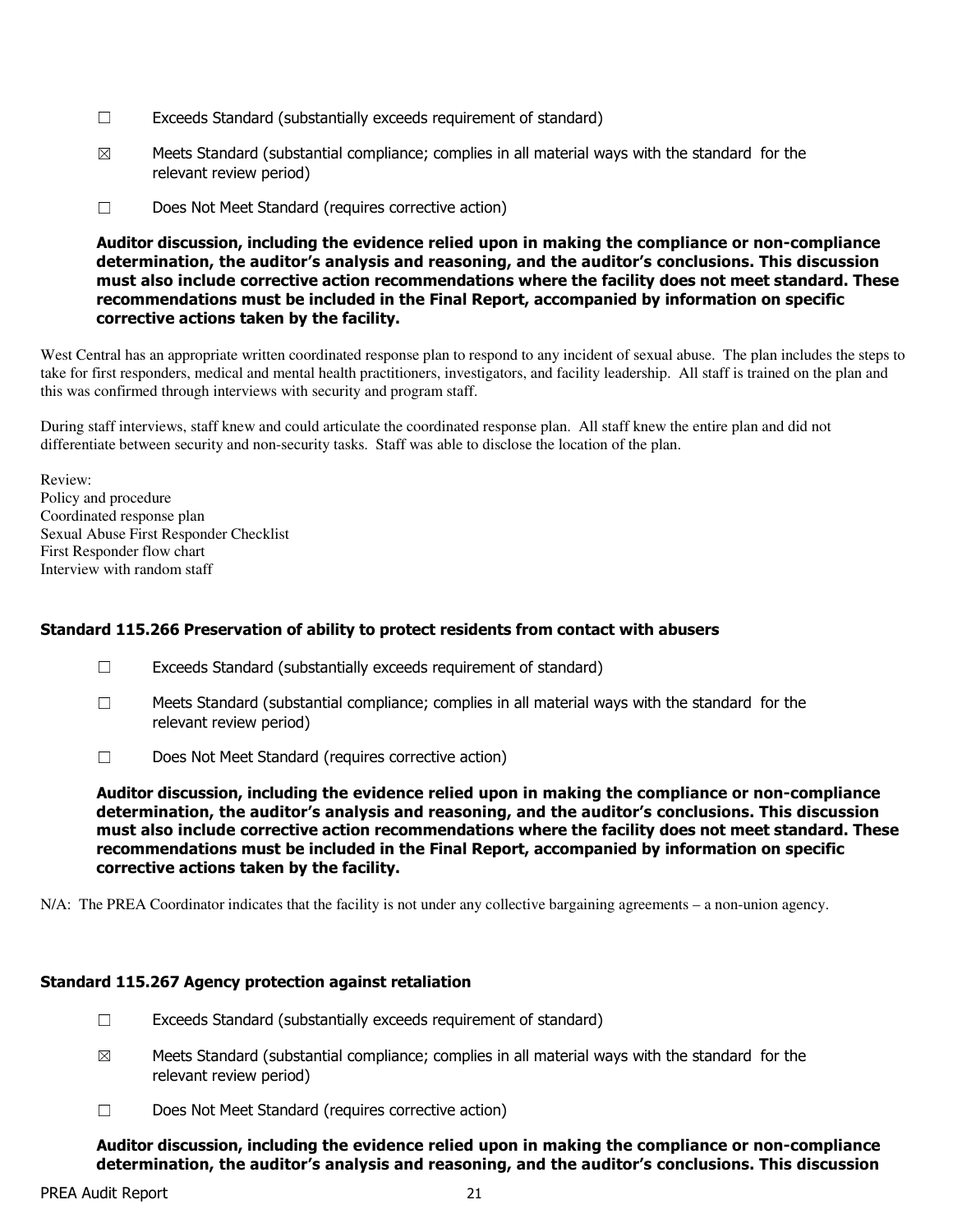### must also include corrective action recommendations where the facility does not meet standard. These recommendations must be included in the Final Report, accompanied by information on specific corrective actions taken by the facility.

The agency has a policy to protect all residents and staff who report sexual abuse or sexual harassment or cooperate with sexual abuse or sexual harassment investigations from retaliation. The facility has assigned the PREA Coordinator or designee as the staff responsible for monitoring against retaliation for at least 90 days. In the case of resident victims, a status check is completed by the assigned counselor.

The facility has the ability to move victim, offender, or employees to other parts of the facility in order to protect against retaliation. Staff members can be placed on administrative leave if necessary.

Interviews with the agency's PREA Coordinator and Resident Monitor Coordinator confirmed the monitoring process. The auditor reviewed the form that is to be completed for status checks. The form includes any protection measures employed, emotional supportive services offered, and any resident concerns related to disciplinary reports, program changes, or work assignments.

The facility has not had an allegation of sexual abuse or sexual harassment during this audit cycle where a retaliation watch was necessary.

Staff verified during interviews that their PREA training includes how to detect and protect others from retaliation, and that they have a right to be free from retaliation when reporting or cooperating in an investigation. Residents also verified that they have received information on their right to be free from retaliation.

Review: Policy and procedure Training records Interview with Lead Counselor Interview with Resident Monitor Coordinator Interview with PREA Coordinator Interview with random staff Interview with random residents

#### Standard 115.271 Criminal and administrative agency investigations

- ☐ Exceeds Standard (substantially exceeds requirement of standard)
- $\boxtimes$  Meets Standard (substantial compliance; complies in all material ways with the standard for the relevant review period)
- ☐ Does Not Meet Standard (requires corrective action)

### Auditor discussion, including the evidence relied upon in making the compliance or non-compliance determination, the auditor's analysis and reasoning, and the auditor's conclusions. This discussion must also include corrective action recommendations where the facility does not meet standard. These recommendations must be included in the Final Report, accompanied by information on specific corrective actions taken by the facility.

All allegations of sexual abuse or sexual harassment including third party and anonymous reports are administratively investigated by a trained investigator and any report that appears criminal in nature are referred to the Union County Sheriff's Office who has the legal authority to conduct a criminal investigation.

The agency investigators were interviewed and walked through their process of investigating any PREA related complaint and how this information is used determine whether an allegation is substantiated, unsubstantiated, or unfounded. The investigators collect all relevant information (interviews with staff, victim, witness, and the abuser; review any surveillance information, and make note of any facility issue that could have aided in the allegation) and pass this information along with a recommendation to the PREA Coordinator. The PREA Coordinator determines the outcome of the investigation.

The investigators written report includes whether staff actions or failures to act contribute to the abuse and a description of the physical and testimonial evidence, the reasoning behind credibility assessments, and investigative facts and findings. The investigator would work closely with the sheriff's office should the facility have an allegation that needed criminal referral. The Resident Monitor Coordinator would report the outcome of the investigation to the resident.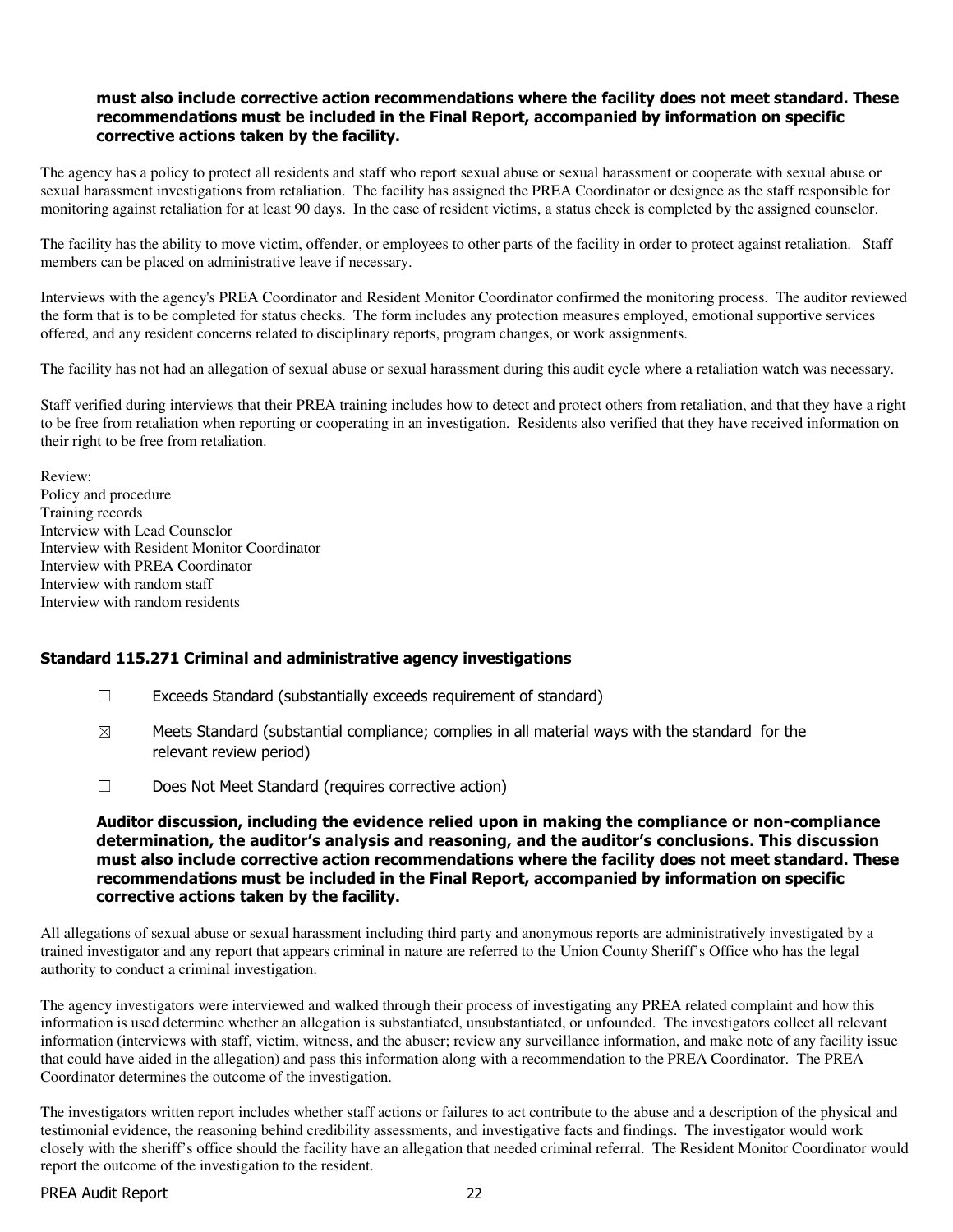The PREA Coordinator maintains all records from all allegations for as long as the abuser is incarcerated or employed by the agency, plus five years.

The auditor discussed with the administrative investigators their assessment for how a case would be determined to be substantiated, unsubstantiated, or unfounded, and their process for referring to legal authority for a criminal investigation.

The facility conducted five administrative investigations during this audit cycle:

Investigation #1: A resident made a sexual harassment allegation against another resident. The facility conducted an administrative investigation and determined the allegation to be substantiated. There was no criminal activity involved so the incident was not referred to the Union County Sheriff's Office.

Investigation #2: During an administrative investigation into an off duty violation, it was discovered that a staff member was potentially having an inappropriate relationship with a current resident. The facility conducted an administrative investigation and determined the allegation unsubstantiated however the staff member was terminated based on the off duty criminal activity. There was potentially some criminal activity involved so the incident was referred to the Union County Sheriff's Office. The sheriff's office declined to pursue criminal charges.

Investigation #3: A resident made a sexual harassment complaint against another resident. This allegation was verbally reported to staff. The facility initiated an administrative investigation and determined the allegation unsubstantiated. There was no criminal activity involved so the incident was not referred to the Union County Sherriff's Office.

Investigation #4: A resident made a sexual harassment allegation against another resident. This allegation was administratively investigated and determined to be unsubstantiated. There was no criminal activity involved so the incident was not referred to the Union County Sheriff's Office.

Investigation #5: A resident made a voyeurism allegation against a staff member. This allegation was administratively investigated and determined to be unsubstantiated. There was no criminal activity involved so the incident was not referred to the Union County Sheriff's Office.

Review: Policy and Procedure Interview with Administrative Investigators Review of investigation reports

# Standard 115.272 Evidentiary standard for administrative investigations

- ☐ Exceeds Standard (substantially exceeds requirement of standard)
- $\boxtimes$  Meets Standard (substantial compliance; complies in all material ways with the standard for the relevant review period)
- ☐ Does Not Meet Standard (requires corrective action)

Auditor discussion, including the evidence relied upon in making the compliance or non-compliance determination, the auditor's analysis and reasoning, and the auditor's conclusions. This discussion must also include corrective action recommendations where the facility does not meet standard. These recommendations must be included in the Final Report, accompanied by information on specific corrective actions taken by the facility.

By agency policy and confirmed by investigators and PREA Coordinator interviews, the agency imposes a standard of preponderance of evidence or 51% to substantiate an allegation of sexual abuse or sexual harassment.

The PREA Coordinator makes the final determination of investigation outcome.

Review: Policy and Procedure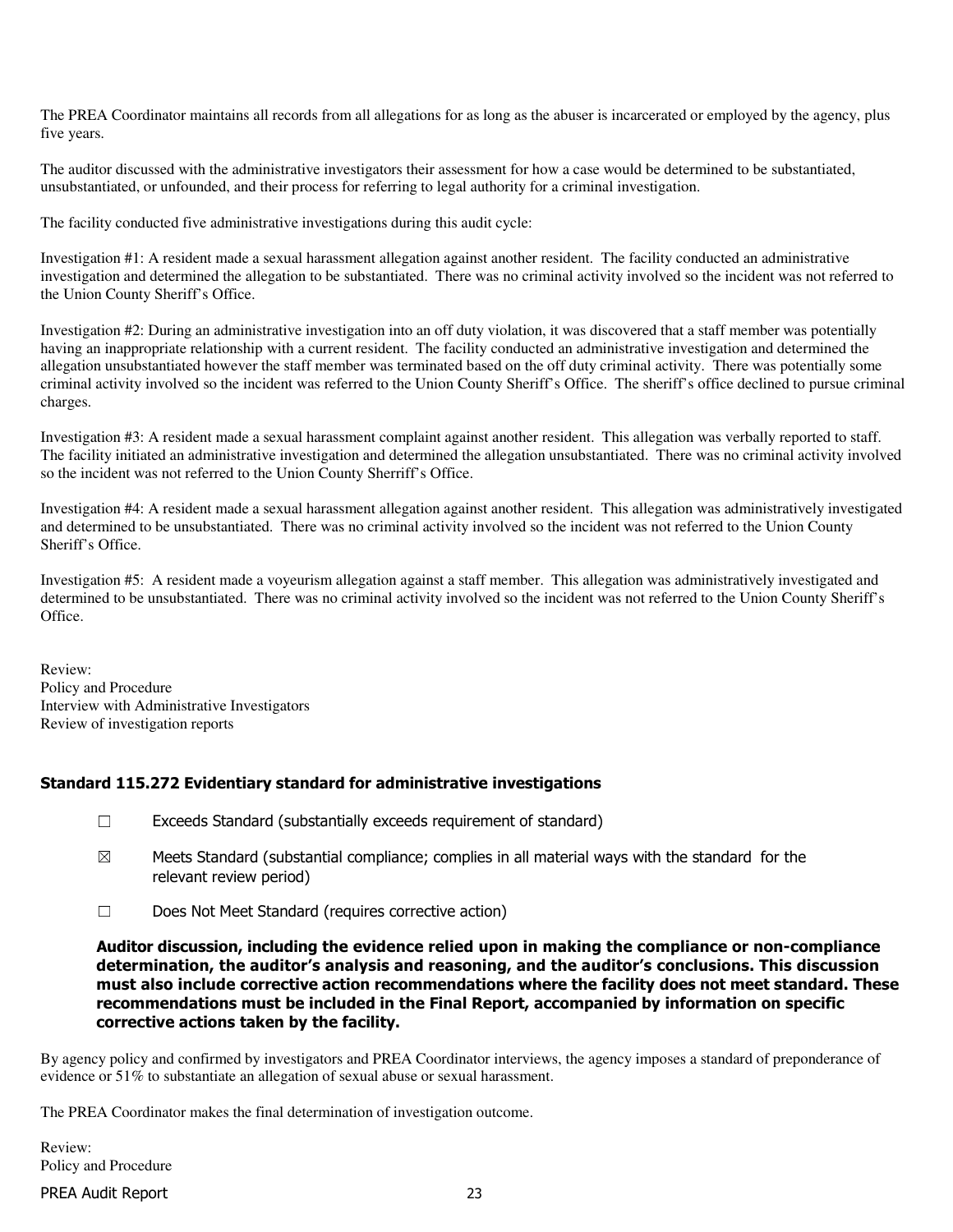Interview with Administrative Investigators Interview with PREA Coordinator

### Standard 115.273 Reporting to residents

- ☐ Exceeds Standard (substantially exceeds requirement of standard)
- $\boxtimes$  Meets Standard (substantial compliance; complies in all material ways with the standard for the relevant review period)
- ☐ Does Not Meet Standard (requires corrective action)

Auditor discussion, including the evidence relied upon in making the compliance or non-compliance determination, the auditor's analysis and reasoning, and the auditor's conclusions. This discussion must also include corrective action recommendations where the facility does not meet standard. These recommendations must be included in the Final Report, accompanied by information on specific corrective actions taken by the facility.

The Resident Monitor Coordinator is responsible for informing a resident who alleges sexual abuse the outcome of the investigation. The facility request information from the legal authority if the investigation is criminal in nature to inform the alleged victim of the outcome of an investigation.

The notice includes whether the abuser, if a staff member, is no longer posted in the resident's unit; no longer employed at the facility; has been indicted on a charge related to the sexual abuse within the facility; or has been convicted on a charge related to sexual abuse within the facility. The notice includes whether the abuser, if another resident, has been indicted on a charge related to sexual abuse within the facility or has been convicted on a charge related to sexual abuse within the facility.

All residents who alleged some type of PREA allegation during this audit cycle received a notice of investigation outcome from the Resident Monitor Coordinator and signed that they had received such notice.

Review: Policy and procedure Review outcome notice Interview with PREA Coordinator

# Standard 115.276 Disciplinary sanctions for staff

- $\Box$  Exceeds Standard (substantially exceeds requirement of standard)
- $\boxtimes$  Meets Standard (substantial compliance; complies in all material ways with the standard for the relevant review period)
- ☐ Does Not Meet Standard (requires corrective action)

Auditor discussion, including the evidence relied upon in making the compliance or non-compliance determination, the auditor's analysis and reasoning, and the auditor's conclusions. This discussion must also include corrective action recommendations where the facility does not meet standard. These recommendations must be included in the Final Report, accompanied by information on specific corrective actions taken by the facility.

West Central outlines its progressive disciplinary plan in its policy and procedure. A review of the policy states that any staff member found to have engaged in sexual abuse will be terminated. Termination or resignations by staff will not void an investigation and any criminal activity will be reported to the legal authority and to any relevant licensing agency. Policy also indicates that the agency will notify law enforcement or any relevant licensing boards of any terminations or resignations based upon violations of the agency's resident sexual abuse and sexual harassment prevention policy when such behavior is criminal in nature.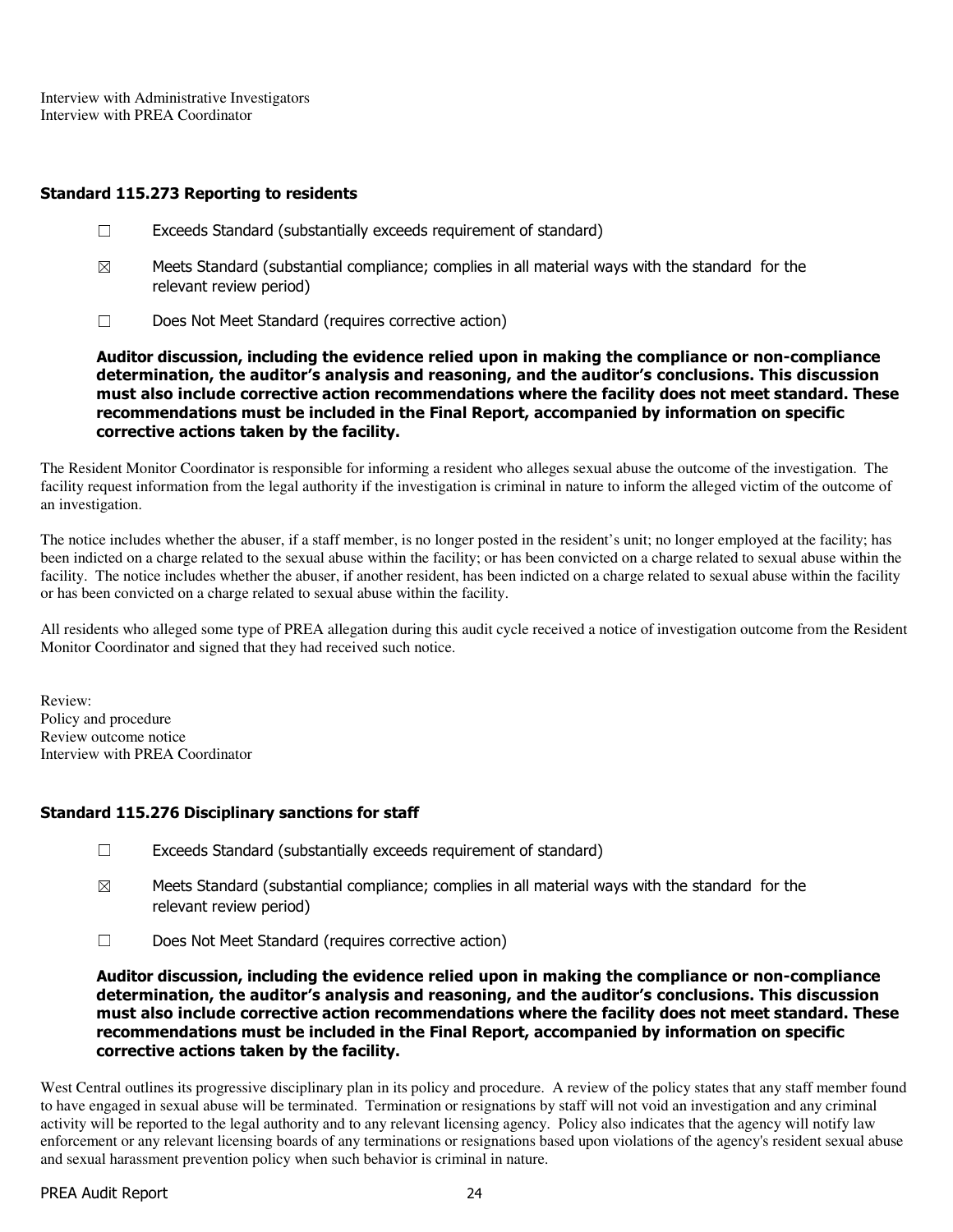All staff interviewed understood that anyone engaging in sexual harassment will be disciplined according to agency policy and that they would be terminated for participating in sexual abuse. Staff indicated that they are required to report any suspicion to their immediate supervisor and that they would not have any issue reporting a coworker for violation of the zero tolerance policy.

The auditor reviewed agency policy, the employee handbook, and interviewed the Executive Director, PREA Coordinator, and Human Resource staff to confirm the disciplinary process for employees found to have substantially engaged in sexual harassment or sexual abuse against residents. All agency leadership stated that any employee found to have engaged in sexual abuse will be immediately terminated from the facility and law enforcement would be notified.

The facility did an administrative investigation into staff sexual misconduct during this audit cycle. The administrative investigation resulted in a determination of unsubstantiated; however, the allegation was referred to the Union County Sheriff's Office for a criminal investigation. The sheriff's office declined to investigate. The staff member was terminated for other violations of policy.

Review: Policy and procedure Employee handbook Interview with Human Resource staff Interview with Administrative Investigators Interview with random staff members Interview with PREA Coordinator Interview with Executive Director

# Standard 115.277 Corrective action for contractors and volunteers

- $\Box$  Exceeds Standard (substantially exceeds requirement of standard)
- $\boxtimes$  Meets Standard (substantial compliance; complies in all material ways with the standard for the relevant review period)
- ☐ Does Not Meet Standard (requires corrective action)

#### Auditor discussion, including the evidence relied upon in making the compliance or non-compliance determination, the auditor's analysis and reasoning, and the auditor's conclusions. This discussion must also include corrective action recommendations where the facility does not meet standard. These recommendations must be included in the Final Report, accompanied by information on specific corrective actions taken by the facility.

All contractors and volunteers are made aware of the agency's zero tolerance policy toward sexual abuse and sexual harassment. Each must participate in PREA training where they will be taught how to prevent, detect, respond, and report sexual harassment and sexual abuse. They will also learn the consequences of participating in any type of sexual misconduct. Contractors and volunteers sign an agreement that they could be removed from the facility for any acts of sexual abuse or sexual harassment.

The auditor has reviewed the contractor/volunteer training and documentation of compliance with training.

The facility has not removed any contractor or volunteer for a PREA issue.

Review: Policy and procedure Contractor/volunteer sign-in sheet Contractor/volunteer training curriculum Interview with PREA Coordinator

# Standard 115.278 Disciplinary sanctions for residents

☐ Exceeds Standard (substantially exceeds requirement of standard)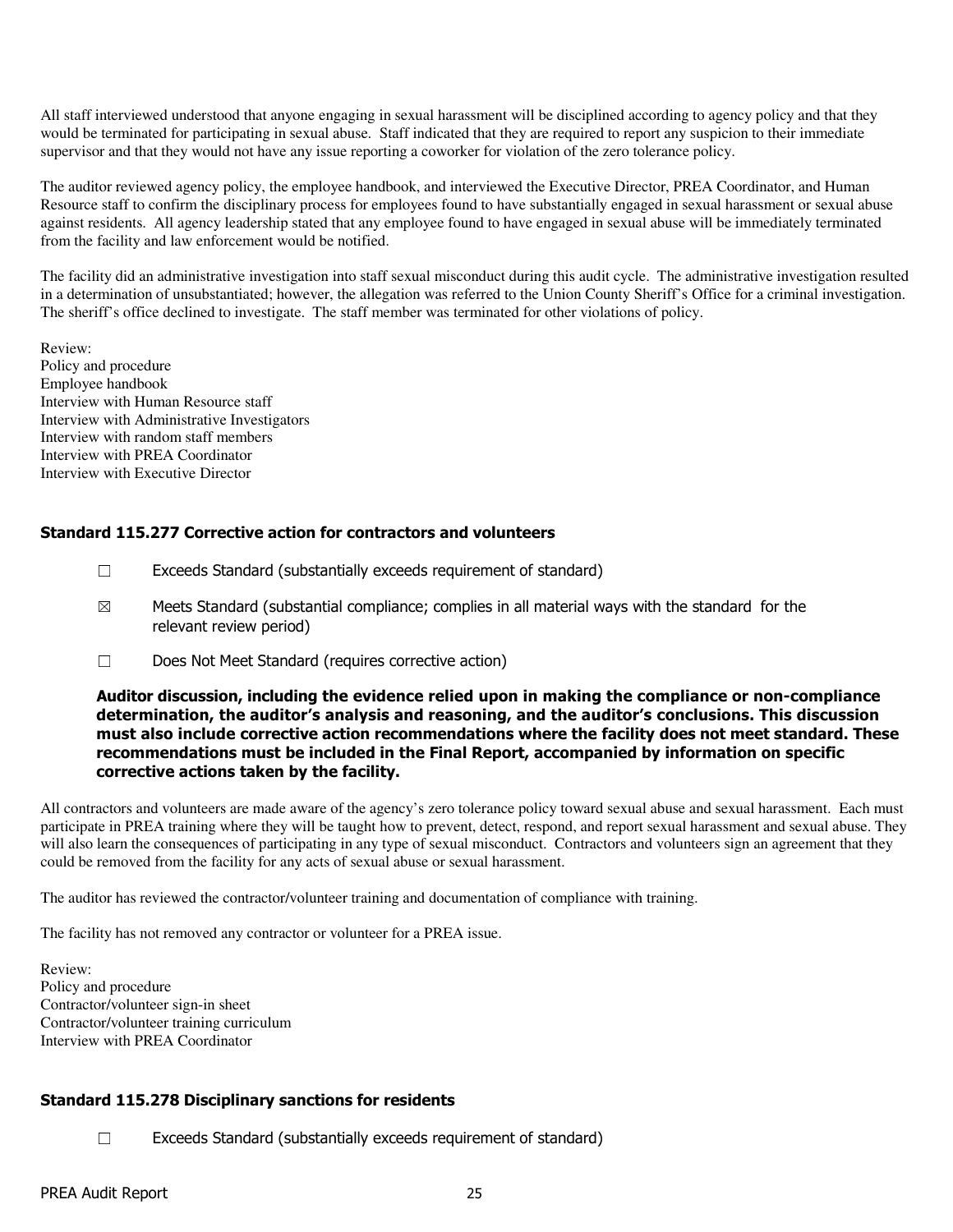- $\boxtimes$  Meets Standard (substantial compliance; complies in all material ways with the standard for the relevant review period)
- ☐ Does Not Meet Standard (requires corrective action)

Auditor discussion, including the evidence relied upon in making the compliance or non-compliance determination, the auditor's analysis and reasoning, and the auditor's conclusions. This discussion must also include corrective action recommendations where the facility does not meet standard. These recommendations must be included in the Final Report, accompanied by information on specific corrective actions taken by the facility.

A review of the resident handbook shows how it outlines resident conduct and prohibits all sexual activity between residents and disciplines residents for such activity. Residents are given a handbook at intake and the contents are reviewed with the resident. Consensual sexual contact between residents is not considered a PREA violation.

During resident interviews, all residents affirmed that they received a handbook at intake and the rules and discipline policies regarding sexual abuse and sexual harassment were reviewed with them. All residents interviewed understood fully the seriousness of the agency's Zero Tolerance Policy and the consequences of participating in sexual misconduct.

Residents reporting allegations of sexual abuse and sexual harassment will not be disciplined if the report is made in good faith based upon reasonable belief that the alleged contact occurred regardless if an investigation does not establish evidence sufficient to substantiate an allegation.

The substantiated allegations involving resident on resident sexual harassment led to in-house disciplinary action.

Review: Policy and procedure Resident handbook Interviews with residents Interview with PREA Coordinator Interview with Resident Monitor Coordinator Investigation reports

# Standard 115.282 Access to emergency medical and mental health services

- $\Box$  Exceeds Standard (substantially exceeds requirement of standard)
- $\boxtimes$  Meets Standard (substantial compliance; complies in all material ways with the standard for the relevant review period)
- ☐ Does Not Meet Standard (requires corrective action)

### Auditor discussion, including the evidence relied upon in making the compliance or non-compliance determination, the auditor's analysis and reasoning, and the auditor's conclusions. This discussion must also include corrective action recommendations where the facility does not meet standard. These recommendations must be included in the Final Report, accompanied by information on specific corrective actions taken by the facility.

Policy indicates the types of service offered free of charge to an alleged victim of sexual assault. It is documented which types of services where rendered and or declined by the alleged victim on the first responder form. Residents are offered timely information about and timely access to sexually transmitted infection prophylaxis and emergency contraception.

If services are necessary, the Lead Counselor will provide appropriate referrals to the psychiatrist or to community resources and notify the counselor assigned to the resident. The scope of services provided will be determined by the licensed practitioner.

Staff have been notified of the facility's plan on providing services after a sexual abuse/assault incident. The plan outlines how staff is to offer unimpeded access to both emergency and ongoing medical and mental health care. Ongoing medical or mental health care will be at the discretion of the medical provider and is again at no cost to the resident.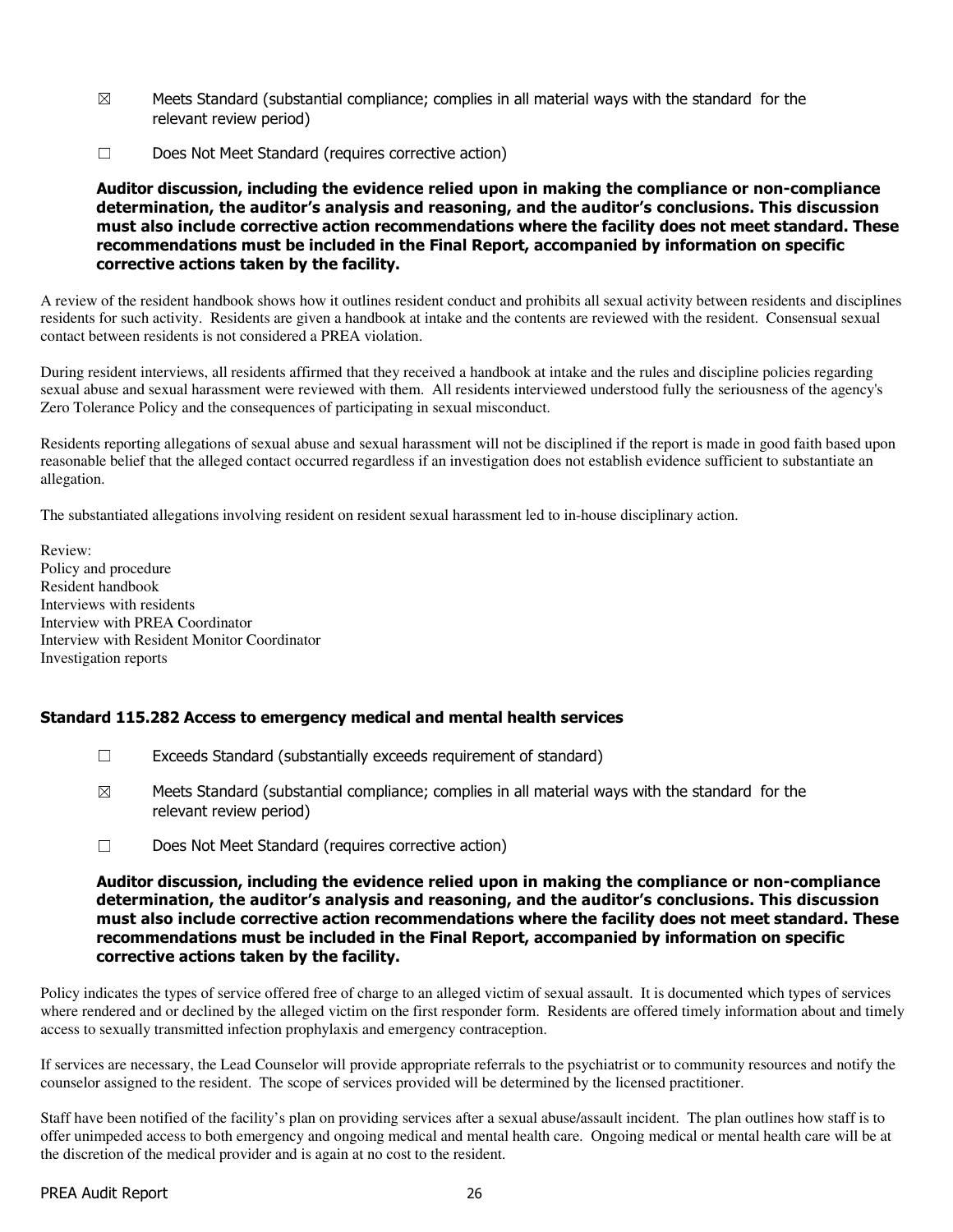First Responder forms indicate if services were offered and accepted or declined.

Resident are informed of their right to free services during PREA education at orientation.

The facility has not had a sexual abuse/sexual assault allegation.

Review: Policy and procedure Coordinated Plan Investigation reports Interview with PREA Coordinator Interview with Lead Counselor

### Standard 115.283 Ongoing medical and mental health care for sexual abuse victims and abusers

- $\Box$  Exceeds Standard (substantially exceeds requirement of standard)
- $\boxtimes$  Meets Standard (substantial compliance; complies in all material ways with the standard for the relevant review period)
- ☐ Does Not Meet Standard (requires corrective action)

### Auditor discussion, including the evidence relied upon in making the compliance or non-compliance determination, the auditor's analysis and reasoning, and the auditor's conclusions. This discussion must also include corrective action recommendations where the facility does not meet standard. These recommendations must be included in the Final Report, accompanied by information on specific corrective actions taken by the facility.

This facility offers community medical and counseling services for residents who have been sexually abused in jail, lockup, or juvenile facility. This treatment includes testing for sexually transmitted disease. Treatment is offered to all known residents on resident abusers within in 60 days of learning such history. All treatment offered is free of charge.

Staff have been notified of the facility's coordinated response plan. The plan outlines how staff is to offer unimpeded access to both emergency and ongoing medical and mental health care. Ongoing medical or mental health care will be at the discretion of the medical provider and is again at no cost to the resident.

The facility has not had a report of any known resident on resident abuser.

A review of the first responder form shows how staff indicates whether services were offered and accepted or declined. The PREA initial screening form indicates whether a resident has abused others while in a correctional setting. If a resident indicates that he has in fact abused another resident while in a corrections setting, the agency's Lead Counselor will make a determination if additional treatment or referrals for community treatment is necessary.

The facility had not a report of a resident being sexually abused while in a jail, lockup, or juvenile facility.

The PREA Coordinator has confirmed the process and practice of how staff will provide unimpeded access to necessary emergency and/or ongoing medical and mental health services.

Review: Policy and procedure Coordinated response plan PREA initial assessments Interview with Lead Counselor Interview with PREA Coordinator

# Standard 115.286 Sexual abuse incident reviews

PREA Audit Report 27 ☐ Exceeds Standard (substantially exceeds requirement of standard)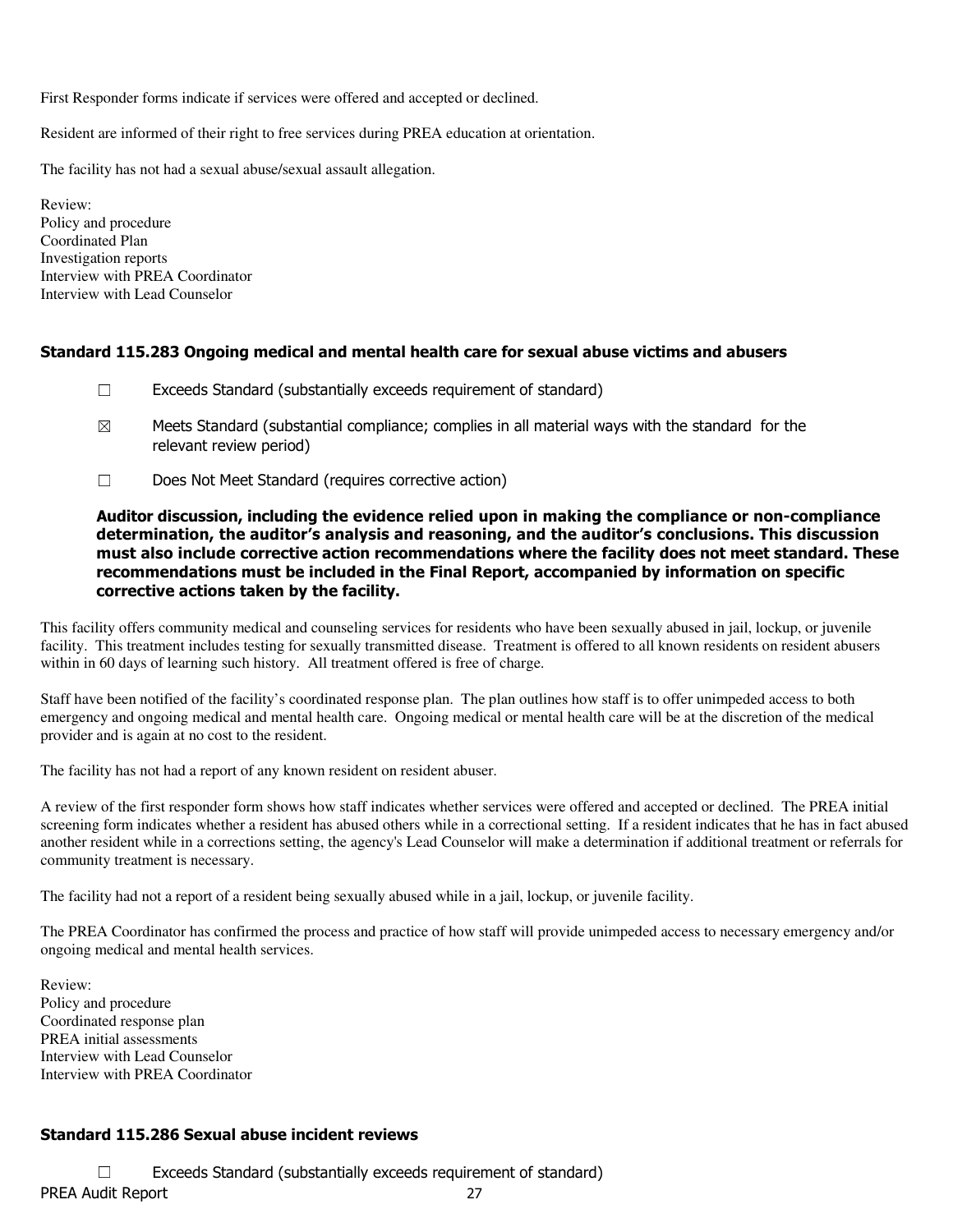- $\boxtimes$  Meets Standard (substantial compliance; complies in all material ways with the standard for the relevant review period)
- ☐ Does Not Meet Standard (requires corrective action)

### Auditor discussion, including the evidence relied upon in making the compliance or non-compliance determination, the auditor's analysis and reasoning, and the auditor's conclusions. This discussion must also include corrective action recommendations where the facility does not meet standard. These recommendations must be included in the Final Report, accompanied by information on specific corrective actions taken by the facility.

West Central has an agency policy on a review of all substantiated or unsubstantiated allegations of sexual abuse within 30 days of the conclusion of the investigation. The review team includes administrative staff and any other employee deemed appropriate.

The team, per policy, considers whether a change in policy or practice will better prevent, detect, or respond to sexual abuse; if the incident or allegation was motivated by race, ethnicity, gender identity, gang affiliation, or any other group dynamic; if any physical barriers in the area enabled the abuse; adequacy of staffing levels; and whether monitoring technology should be deployed or augmented to supplement supervision by staff.

West Central has no allegations of sexual abuse or sexual assault that would require a SART review during this audit cycle, but did complete a review after the staff sexual misconduct allegation. The team reviewed the case and determined that staff needed training on ethics, code of conduct, and boundaries. The facility followed through with the training. Interview with PREA Coordinator indicates that all executive approved recommendations will be implemented the facility will document implementation or the reason for not implementing.

Review: Policy and procedure Sexual Abuse Case Review report Interview with PREA Coordinator

# Standard 115.287 Data collection

- ☐ Exceeds Standard (substantially exceeds requirement of standard)
- $\boxtimes$  Meets Standard (substantial compliance; complies in all material ways with the standard for the relevant review period)
- ☐ Does Not Meet Standard (requires corrective action)

Auditor discussion, including the evidence relied upon in making the compliance or non-compliance determination, the auditor's analysis and reasoning, and the auditor's conclusions. This discussion must also include corrective action recommendations where the facility does not meet standard. These recommendations must be included in the Final Report, accompanied by information on specific corrective actions taken by the facility.

West Central has an agency policy for data collection and statistical reporting of all necessary information in the most recent version of the Survey of Sexual Violence. The auditor reviewed the most recent information collected by the agency and has confirmed that the agency collects the appropriate data on all allegations of sexual abuse and aggregates this information annually.

The facility's PREA Coordinator collects the data and completes the Survey of Sexual Victimizations.

The agency has not received a request to supply the Department of Justice with this information.

Review: Policy and procedure SSV-4 Interview with PREA Coordinator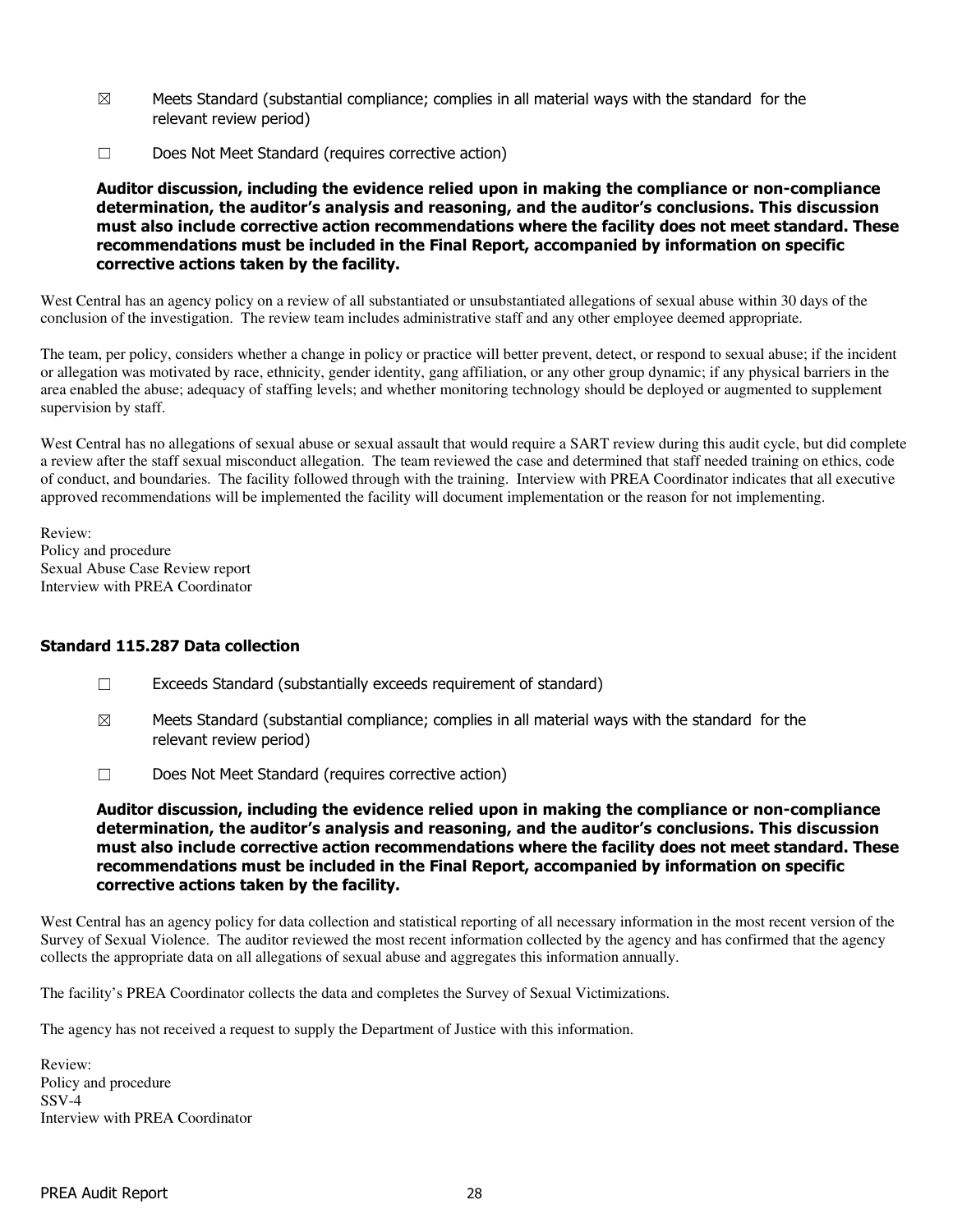# Standard 115.288 Data review for corrective action

- ☐ Exceeds Standard (substantially exceeds requirement of standard)
- $\boxtimes$  Meets Standard (substantial compliance; complies in all material ways with the standard for the relevant review period)
- ☐ Does Not Meet Standard (requires corrective action)

Auditor discussion, including the evidence relied upon in making the compliance or non-compliance determination, the auditor's analysis and reasoning, and the auditor's conclusions. This discussion must also include corrective action recommendations where the facility does not meet standard. These recommendations must be included in the Final Report, accompanied by information on specific corrective actions taken by the facility.

The facility uses information collected in 115.287 to make improvements in how the agency prevents, detects, and responds to incidents of sexual abuse and sexual harassment. The report compares the current year's data with those of previous years, and includes the updates made from previous year's reports. The information contained in the report is based on a calendar year and the report with this information can be found on the agency's website.

The information in the report has been reviewed and approved by the Executive Director.

The information in the report does not contain any identifying information that would need to be redacted in order to protect the safety of an individual or the facility.

Auditor verified that the reported was posted on the agency's website (www.wcccf.org) and that the report contained all required information.

Review: Policy and procedure PREA annual report West Central CCF website Interview with Executive Director Interview with PREA Coordinator

# Standard 115.289 Data storage, publication, and destruction

- $\Box$  Exceeds Standard (substantially exceeds requirement of standard)
- $\boxtimes$  Meets Standard (substantial compliance; complies in all material ways with the standard for the relevant review period)
- ☐ Does Not Meet Standard (requires corrective action)

Auditor discussion, including the evidence relied upon in making the compliance or non-compliance determination, the auditor's analysis and reasoning, and the auditor's conclusions. This discussion must also include corrective action recommendations where the facility does not meet standard. These recommendations must be included in the Final Report, accompanied by information on specific corrective actions taken by the facility.

All data collected in sexual abuse cases are securely maintained by the PREA Coordinator for a minimum of 10 years. The PREA Coordinator confirmed the retention schedule.

The aggregated information from the facility was posted on its website.

There is no information in the report that would identify any individual or jeopardize the safety or security of the facility.

PREA Audit Report 29 Review: Policy and procedure